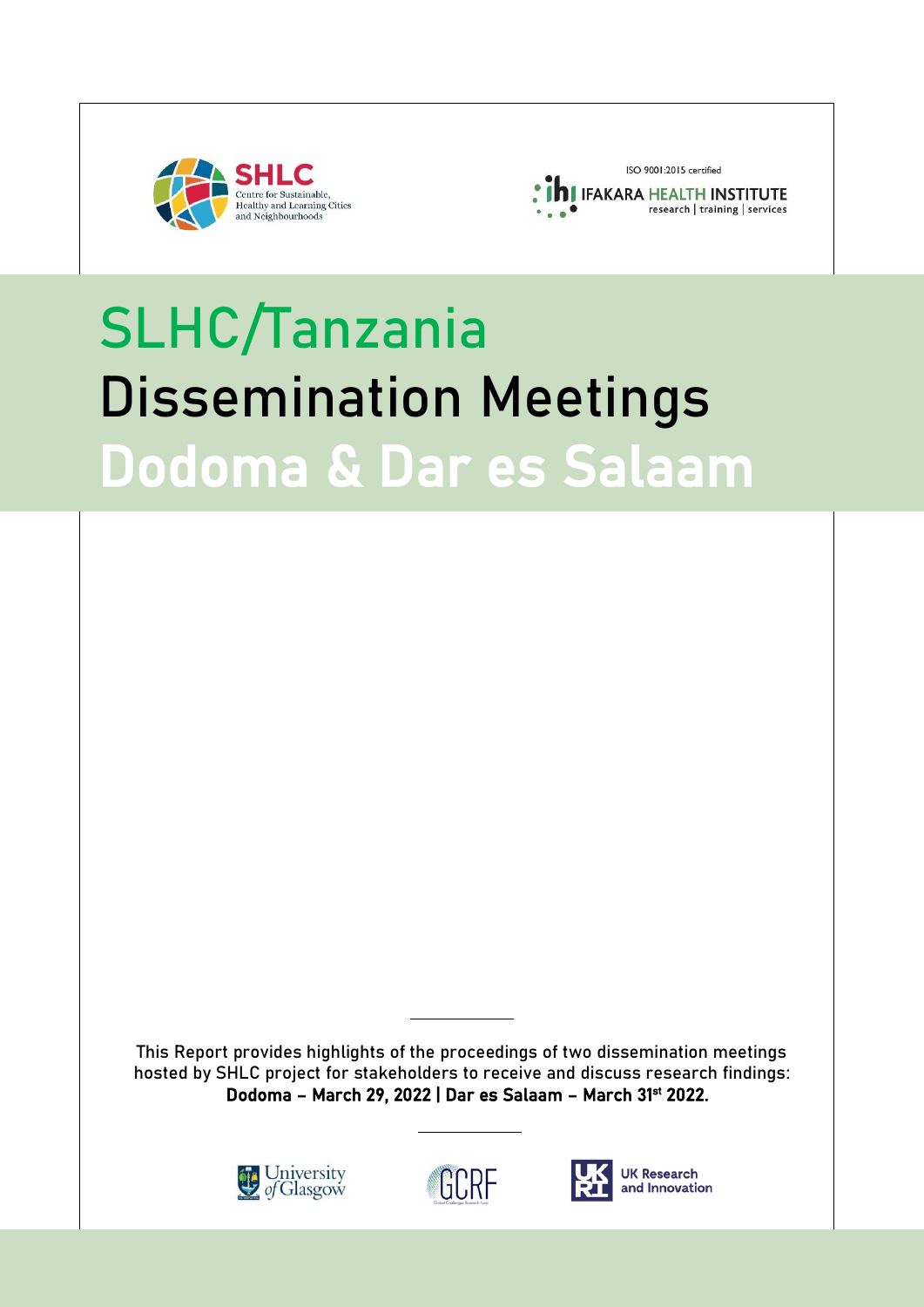# **Contents**

| 2. About this Report: Key highlights of the main content of the report 2 |  |
|--------------------------------------------------------------------------|--|
|                                                                          |  |
|                                                                          |  |
|                                                                          |  |
|                                                                          |  |
|                                                                          |  |
|                                                                          |  |
|                                                                          |  |
|                                                                          |  |
|                                                                          |  |
|                                                                          |  |
|                                                                          |  |
|                                                                          |  |
|                                                                          |  |
|                                                                          |  |
|                                                                          |  |
|                                                                          |  |
|                                                                          |  |
|                                                                          |  |
|                                                                          |  |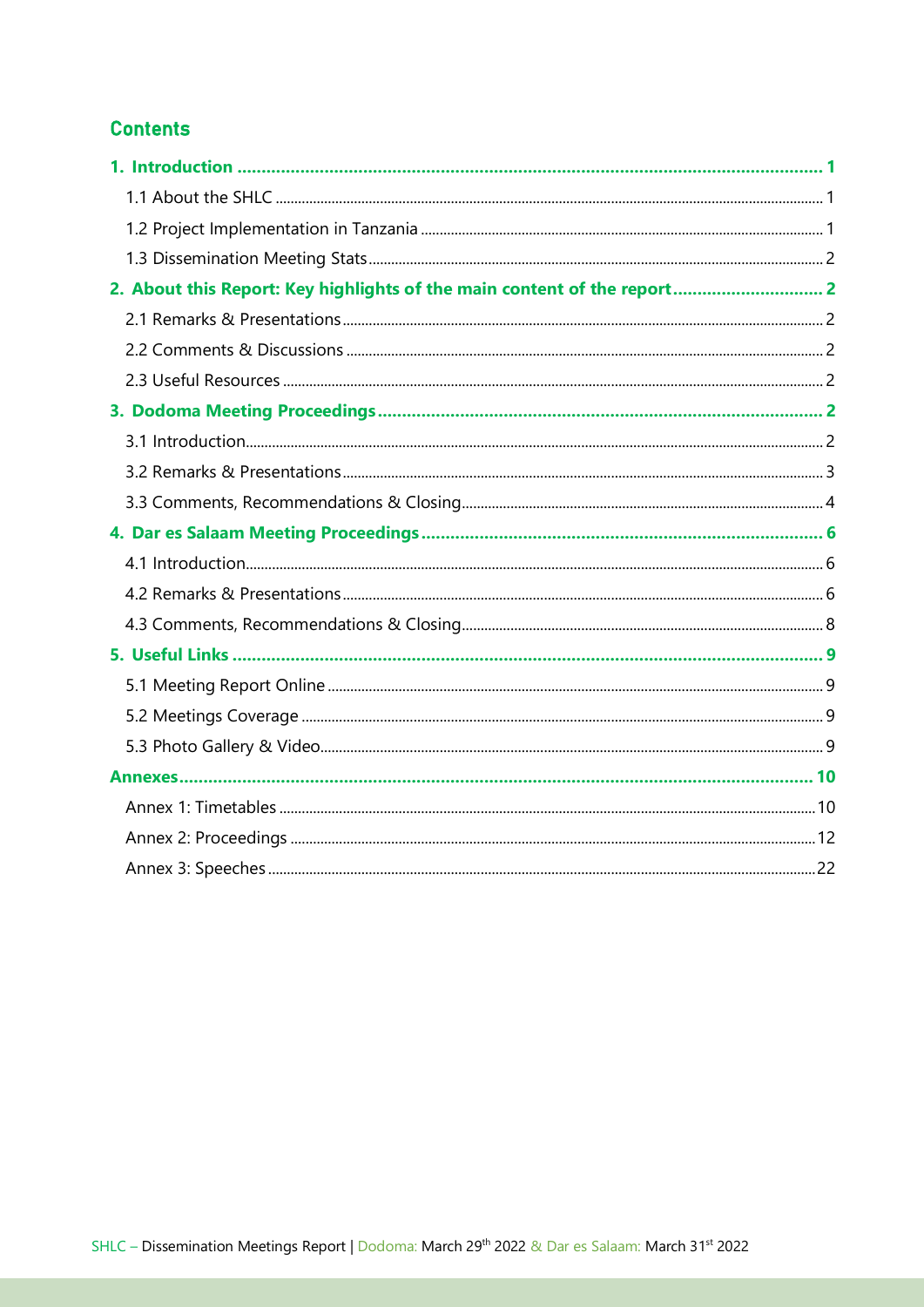# <span id="page-2-0"></span>1. Introduction

## <span id="page-2-1"></span>**1.1 About the SHLC**

The Sustainable, Healthy and Learning Cities and Neighbourhoods (SHLC) is a global consortium of nine research partners aiming to strengthen capacity to address urban, health and education challenges in neighbourhoods across fast-growing cities in Africa and Asia. The partners include: University of Glasgow, Human Sciences Research Council, Ifakara Health Institute, Khulna University, Nankai University, National Institute of Urban Affairs, University of Rwanda, University of the Philippines Diliman, University of the Witwatersrand.

The SHLC is funded through the UK Research and Innovation as part of the UK Government's Global Challenges Research Fund. Check out more about the SHLC [here.](http://www.centreforsustainablecities.ac.uk/about/)

# <span id="page-2-2"></span>**1.2 Project Implementation in Tanzania**

This research program intended to facilitate research capacity building by carrying out cross-country comparative studies of selected case study cities. Our case study cities and collaborating countries were selected to represent different cities at different stages of economic development and urbanisation to enable the team to build meaningful and useful links between urbanized and fast urbanizing cities.

So, to be able to capture the holistic nature of the urban areas, this research and capacity building focus on the social and spatial structure and dynamics of neighbourhoods/communities in cities of Dodoma and Dar es Salaam, which were selected for the study.

The study involved:

- a) Analysis of the impact of migration on urbanisation and particularly the formation and differentiation of communities or neighbourhoods in urban areas under different policy influences.
- b) Analysis of the spatial and social outcomes of health and education in relation to the basic infrastructure and housing conditions in urban neighbourhoods and develop new and innovative quantitative and qualitative research approaches, techniques and theories, and explores the use of both secondary and primary data created by new technologies, such as GIS, social media and urban big data.
- c) Understanding the nature of growth and develop interventions that will drive sustained improvements in citizens' health, wellbeing, learning outcomes in formal and non-formal settings, and prosperity and improve sustainability of urban areas.

The overall project objectives were applied to the research in Tanzania to achieve below specific objectives:

- a) To jointly develop a comparative analytical framework to analyse the underlining social and economic forces of urban development and the changing internal structure of cities;
- b) To assess the social, economic and infrastructural variations between (and within) neighbourhoods in the case cities.
- c) To understand the perspectives of urban dwellers in relation to sustainable and 'salutogenic' (health-creating) cities.
- d) 4. To develop a platform for the use of multi-sectorial geo-spatial mapping in urban design and planning.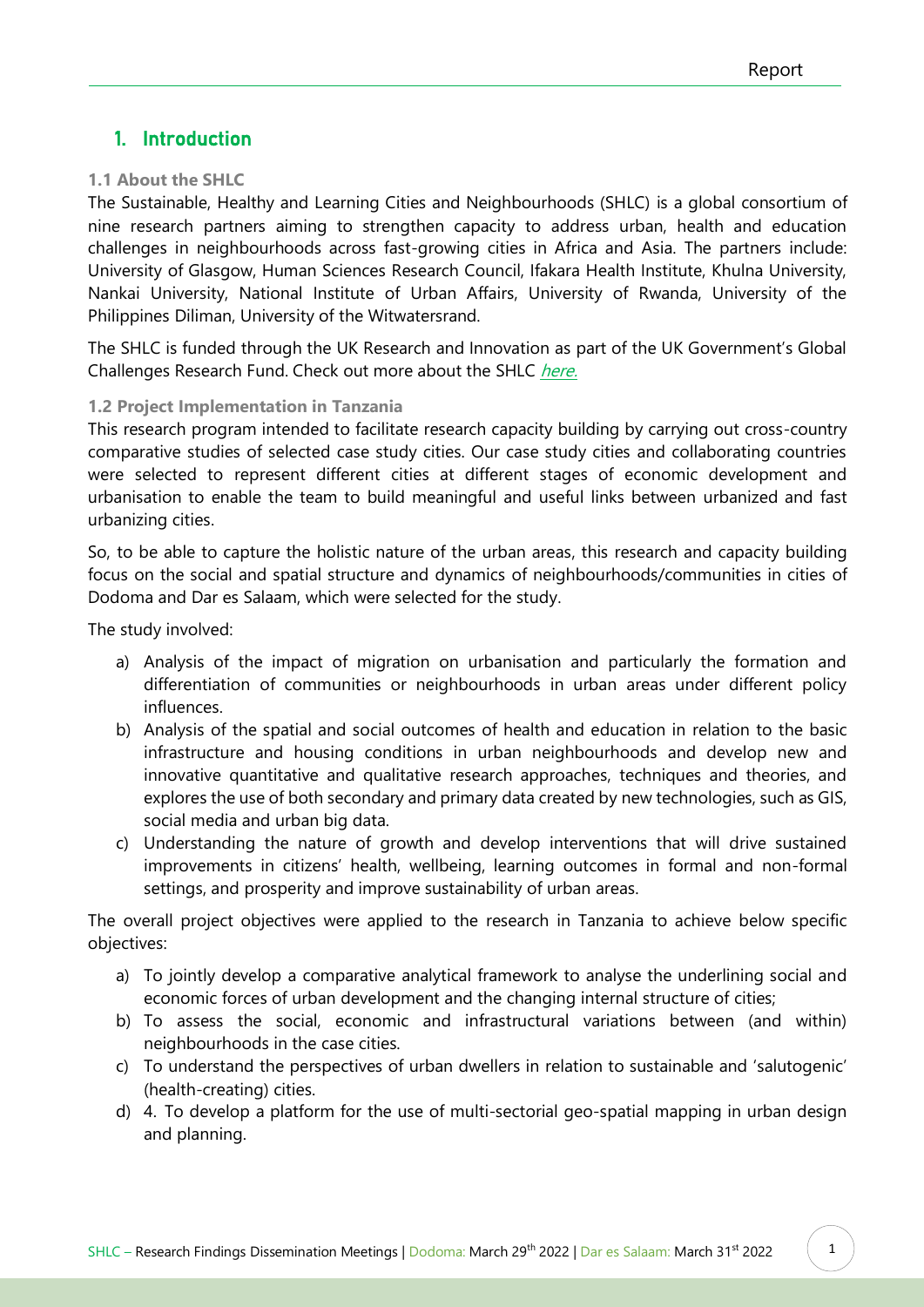e) 5. To finalize the development of national framework, guidelines, and policy recommendations on urbanization and urban life.

# <span id="page-3-0"></span>**1.3 Dissemination Meeting Stats**

The two meetings attracted participation of 90 stakeholders on the study sectors, namely: health, education and land/urban planning. Attendees included executive officers from all streets covered by the project, councilors from all wards falling under the project. In attendance also were: representatives of ministries, local government authorities as well as independent agencies and organizations. They included region & district education officers (from both primary and secondary level); education coordinators; ministries of education, health, land and state ministry for local governments and regional administration; and representatives of civil society organizations.

In addition, for the Dar es Salaam meeting representatives from the following independent organizations and agencies also attended: the Dar es Salaam Water and Sewerage Authority (Dawasa); National Bureau of Statistics (NBS); Tanzania Education Network (Tenmet); Tanzania Association of Private Investors in Education (Tapie); the National Teachers' Association (CWT); National Housing Corporation (NHC); Land Regulalization Company; Tanzania Gender Networking Programme (TGNP); Dar es Salaam Metropolitan Development Project for Tanzania (DMDP); and the Tanzania Meteriological Agency (TMA).

# <span id="page-3-1"></span>2. About this Report: Key highlights of the main content of the report

In addition to this and the introductory section above, this report has three other major sections, which are a section of the Dodoma meeting proceedings; a section on the Dar es Salaam meeting proceedings; and Links to useful annexes.

# <span id="page-3-2"></span>**2.1 Remarks & Presentations**

On each of the sections documenting meeting proceedings, there will be subsections for remarks and presentations. Remarks are those given by key figures who officiated the meetings. All key highlights from presentations of research background and findings by respective researchers are included as well.

## <span id="page-3-3"></span>**2.2 Comments & Discussions**

Basically, all reflections from the remarks and presentations are included as comments and discussions. The section depicts all key highlights of the suggestions shared by each stakeholder who participated in the meetings.

## <span id="page-3-4"></span>**2.3 Useful Resources**

The last section of the report provides links to useful annexes to the report, which includes meetings documents, and coverage of the meetings in various channels. In addition, this section also provides access to a gallery of photos taken at the dissemination meeting and a video documentary on the meetings.

# <span id="page-3-5"></span>3. Dodoma Meeting Proceedings

## <span id="page-3-6"></span>**3.1 Introduction**

The Dodoma meeting was held for one day on March 29<sup>th</sup> 2022 at the African Dreams hotel and attracted participation of 45 stakeholders on the study sectors, namely: health, education and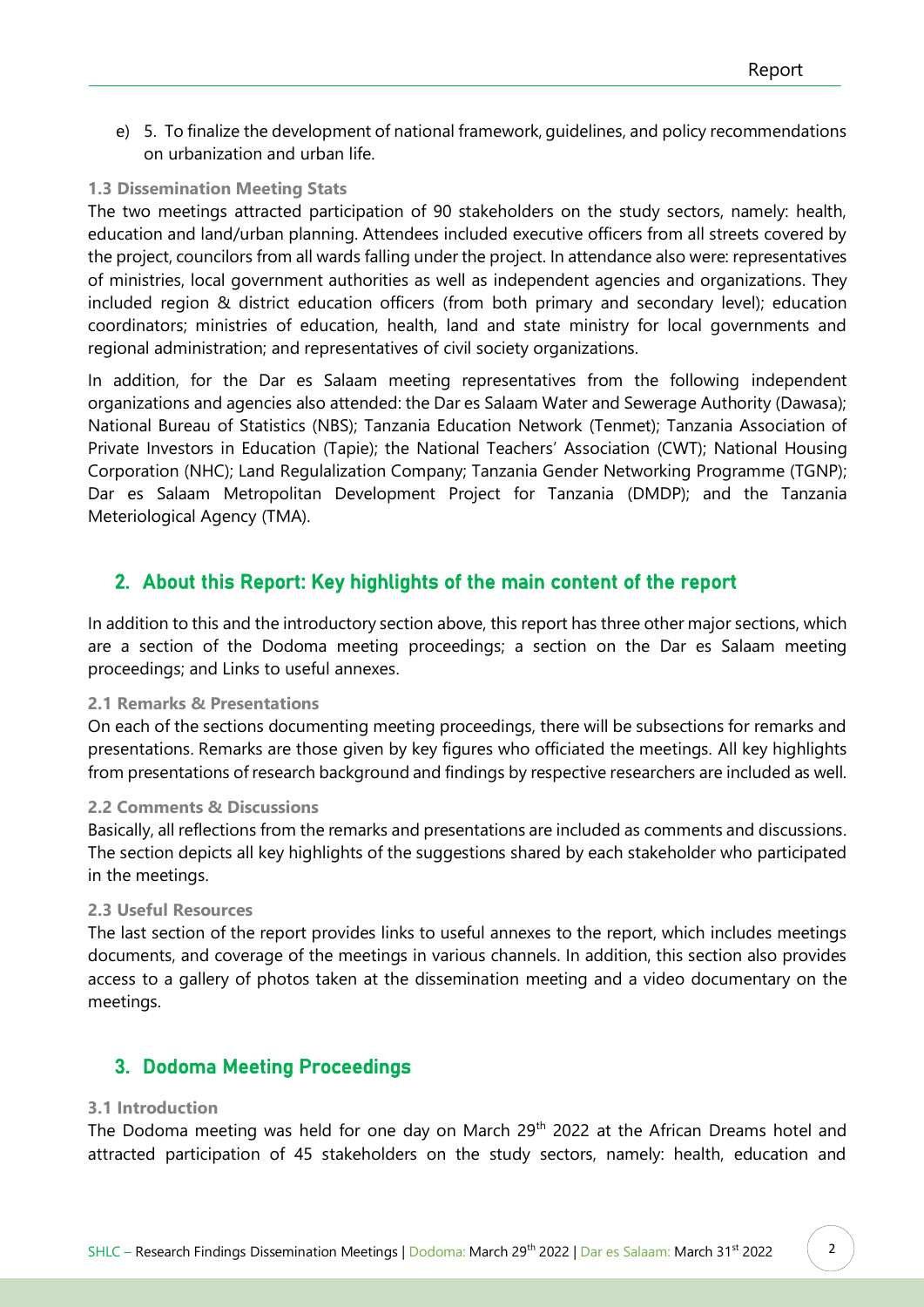land/urban planning. Attendees included executive officers from all streets covered by the project, which include: Bwawani, Ilazo, Image 1 and Ipagala. Others are: Kikuyu, Kilimani, Maili Mbili, Mlimwa, Mlimwa West, Ndachi, Nzuguni, and Surungai. In attendance also were councilors from all wards falling under the project, namely: Mnadani, Kikuyu Kaskazini, Changombe, Ipagala and Kilimani.

In attendance also were: representatives of ministries, local government authorities as well as independent agencies and organizations. They included region & district education officers (from both primary and secondary level); education coordinators; ministries of education, health, land and state ministry for local governments and regional administration; and representatives of civil society organizations.

# <span id="page-4-0"></span>**3.2 Remarks & Presentations**

**Opening.** The SHLC Project Leader, Dr. Irene Moshi, officially invited chief guest and participants to the meeting. Began by thanking all participants, including chief quest – the Dodoma city mayor Prof. Davis Mwamfupe – for sparing their time to attend the meeting. She then acknowledged the presence of groups in attendance. She particularly acknowledged presence of ward councilors; representatives of the ministries of land, health and education; Dodoma regional chief medical officer; Dodoma district chief medical officer; education officers; representatives of civil society organizations focusing on urban planning, health and education; and street executive officers.

Dr. Moshi also highlighted on the meeting objectives. She said the meeting objective was sharing research findings of the SHLC project in Tanzania and obtaining feedback from them. She also guided all participants to introduce themselves before presentations on the findings started.

**Remarks.** The guest of honor, Dodoma city mayor Prof. Davis Mwamfupe, gave opening remarks. He began by thanking everyone for participating and acknowledged those who planned and made the meeting possible. He also expressed his thanks for being given the honour to open and address the meeting.

He briefly mentioned the importance of such studies saying he also did a similar study while in his third year of studying at the University of Glasgow. He also encouraged further studies to be done which will act as a source of guidance in the growth and development of cities, particularly in the health, education and social welfare sectors.

He thanked IHI and the project leaders for including Dodoma city in the study and dissemination meeting as well as the collaborators and funders; the government of Tanzania through the various ministries, the University of Glasgow-UK, the GCRF and UK's Research and Innovation Institute for making the study possible.

**Presentations.** 1. Ifakara researcher Ibrahim Msuya shared a background of the SHLC project. He commenced by sharing how the four-year project started which involved seven countries and 14 cities and aimed to address urban, health and education challenges in neighborhoods across fastgrowing cities in Africa and Asia.

To implement the research, comparison was made between two cities; 1 developed city and 1 developing city and, in the case of Tanzania, Dodoma and Dar es Salaam were the selected cities for the research study.

Msuya explained the four stages of the study design approached and applied in the SHLC project which included; 1) Reviewing key national urban, health and education policies, 2) Exploring neighborhoods inside cities and analyzing changes within cities, 3) Investigating the types of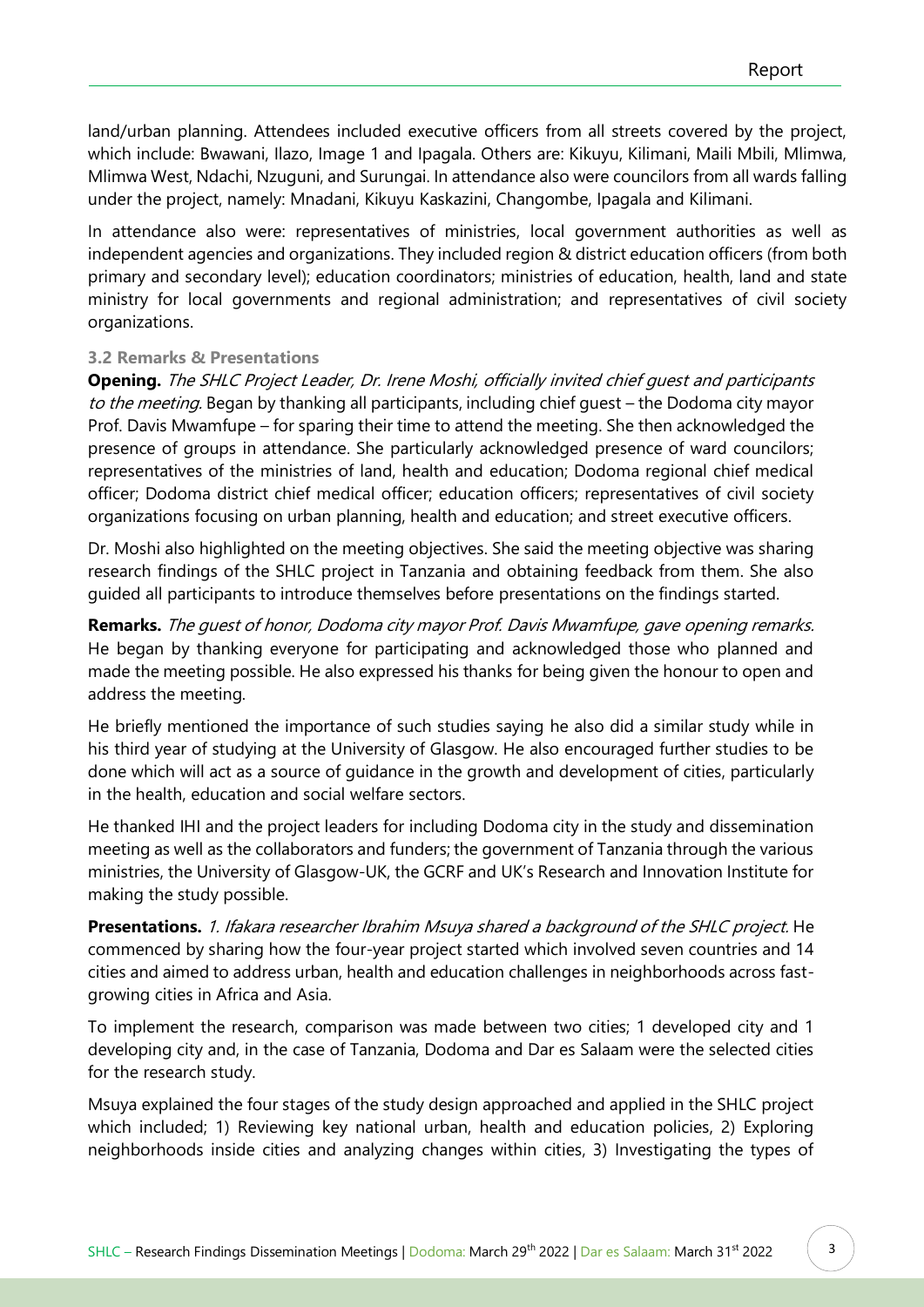neighborhoods through household surveys, focus groups and interviews and 4) Comparing and Contrasting different neighborhoods to help guide in urban planning, development and governance of fast-growing cities (currently doing comparison for Kigali and Dar es Salaam cities).

Msuya informed the participants that ahead of the study implementation, a total of 15 urban neighborhoods were selected for the study survey involving over 300 households' samples. These neighborhoods were categorized into 5 level of income from low-income to high-income.

2. SHLC Principal Investigator for Tanzania, Dr. Francis Levira, presented to the stakeholders the research findings. He began by sharing data on the sample size used in the study and described the demographic characteristics saying that a total of 1533 residents/households participated in the research program with selected households having a total of 7,098, representing a household size of 5 members. He mentioned that they used data from the 2012 Tanzania census report to identify the 118 neighborhoods to use in the study survey and ranged them into 5 categories; low-income, mixed low-income, medium, mixed medium high-income and, high-income. From these neighborhood categories, they selected 3 respondents from each.

Overall, key research findings were grouped into the following; 1) Housing and Living conditions 2) Migration and Urbanization 3) Education including primary and secondary enrollment, travelling time to school and learning outcomes and progression 4) Health including physical exercise, mental wellbeing, health insurance, fertility and non-communicable diseases 5) Economic activities and employment including labor status (in and out of labor), activity status among out labor individuals by age, unemployment rate (by sex, age, education level, type of neighborhood, illness and, migration status).

Dr. Levira also mentioned that a 'policy brief' report in both Swahili and English will be prepared in the future to be distributed among key representatives involved in national urban, health and education policymaking in Dodoma.

After concluding the presentation of the research findings, he thanked all participants for listening and welcomed them to share feedback and further discussions about the findings from the SHLC project.

# <span id="page-5-0"></span>**3.3 Comments, Recommendations & Closing**

**Comments.** When giving their feedback to the presentations of the research findings, most participants of the meeting had a shared perception on the following:

- The Tanzania government played a huge role in the growth and development of Dodoma City.
- Government control and contribution are vital to bringing positive results in guiding urbanization and ensuring that it goes at par with improvement of the key sectors of health and education.
- Development in any city depends on various things including better planning of infrastructure such as roads, land usage, and schools. If planning is done very well population increase would not affect services.
- Accountability among parents and society in general when it comes to raising children is key. Educating children should not be left for teachers to do in schools or for the government to monitor but everyone should be involved to ensure children can learn effectively both in school and at home.
- Poor nutrition is affecting the health of many people. Bad eating patterns are the root cause of many health issues today.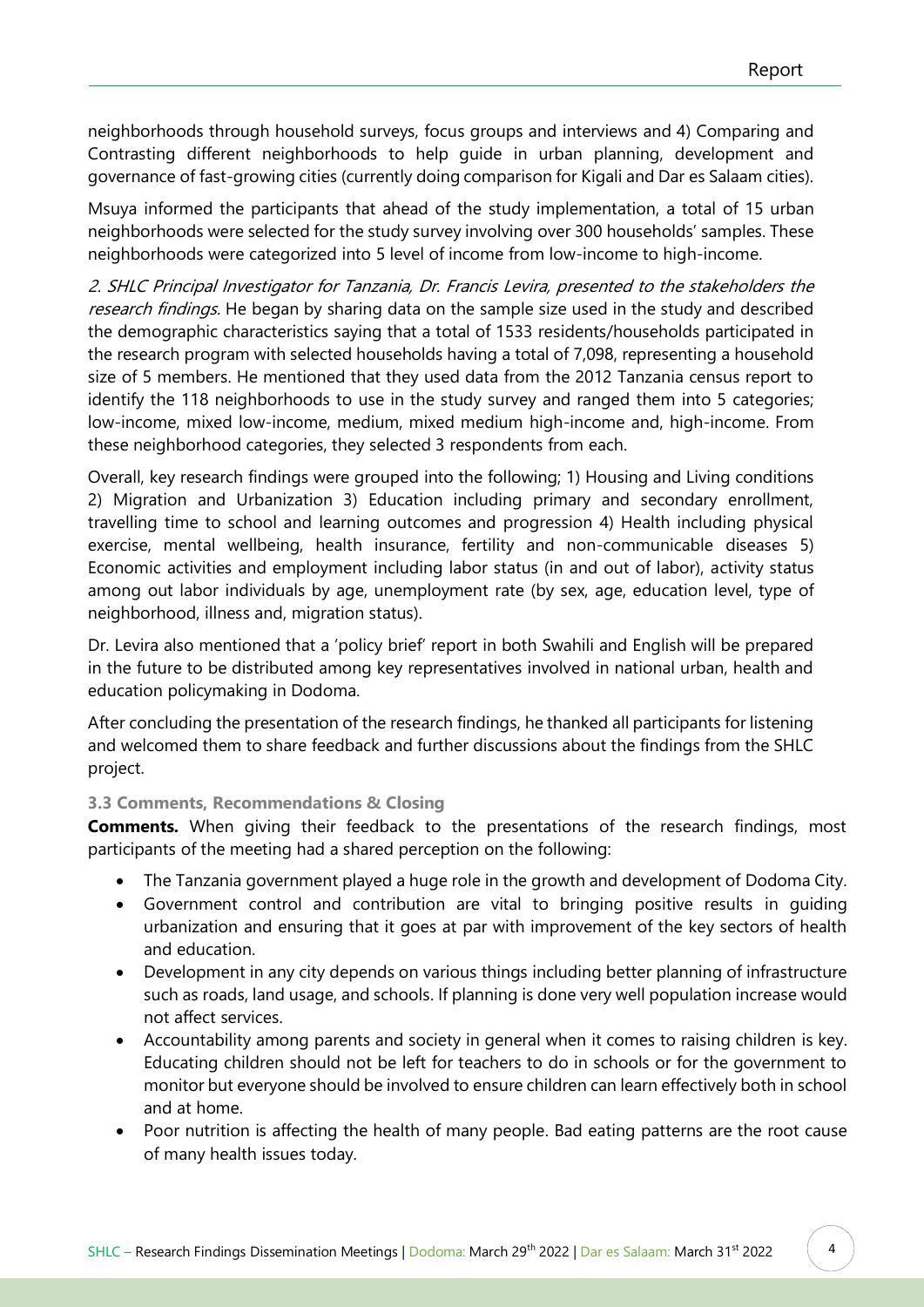- The Ministry of Land promised to use the SHLC project report as a reference document in future urban planning.
- The Ministry of Health appreciated inclusion of data on sanitation, health infrastructure, nutrition, and housing conditions, and stressed that these can influence the decision-making process within the Ministry.
- The MoH remarked that it would be more than willing to collaborate with Ifakara and its researchers in future to provide relevant information and data related to health required for the research.
- The Ministry of Education shared briefly the state of education in Dodoma, acknowledging that introduction of free secondary education policy in the 2016 had come with numerous challenges, including poor health and malnutrition – blamed for poor performance. The Ministry believes research findings on distance to and from school; and parental care for school children were key for current and future planning.

**Recommendations.** In addition to the comments, participants also shared these recommendations:

- Suggested exclusive study for Dodoma as a potential research area in the future to help identify the successes and challenges within neighborhoods. This would be helpful in city planning, policy-making, and finding solutions fit for a city exclusively.
- Suggested inclusion in the final report of more information on the following: How migration influences the spread of diseases such as HIV among city residents and migrants; and,

How migration to cities affect various services, particularly health and schools.

- The suggested in-depth studies on mental health and depression in the future and the results be added to the research findings.
- Advised researchers to include time frames and duration when they collected their data on the migration of people to Dodoma, type of housing, and mode of transportation used in the city.
- Suggested inclusion of maps of the study areas to give a visual representation of the findings for education, employment and health services in Dodoma city.
- The Ministry of Health suggested adoption of sustainable development goals indicators that are used to monitor the implementation of water, sanitation and hygiene (WASH).
- Suggested similar research to be done in fast growing rural regions/settlements and a comparison made with findings obtained from the Dodoma city study.
- On mental health, they suggested inclusion of data on the IQ levels of those involved in the study with their geographical locations so than city planners can consider the aspect of mental health in their future plans accordingly.

**Closing.** Dr. Levira – the SHLC project Principal Investigator for Tanzania – thanked all participants for their time and active participation the presentations of the research findings and the discussions. He said that his team working on the SHLC project will evaluate the feedback received from the meeting and update the report. Dr. Levira assured all participants a copy of the updated report.

Prof. Davis Mwamfupe, the Dodoma city mayor, gave a few closing remarks by acknowledging the important role that Ifakara (IHI) played in the research, and the efforts put by researchers in a study he believed would influence policies in Dodoma and Tanzania, at large.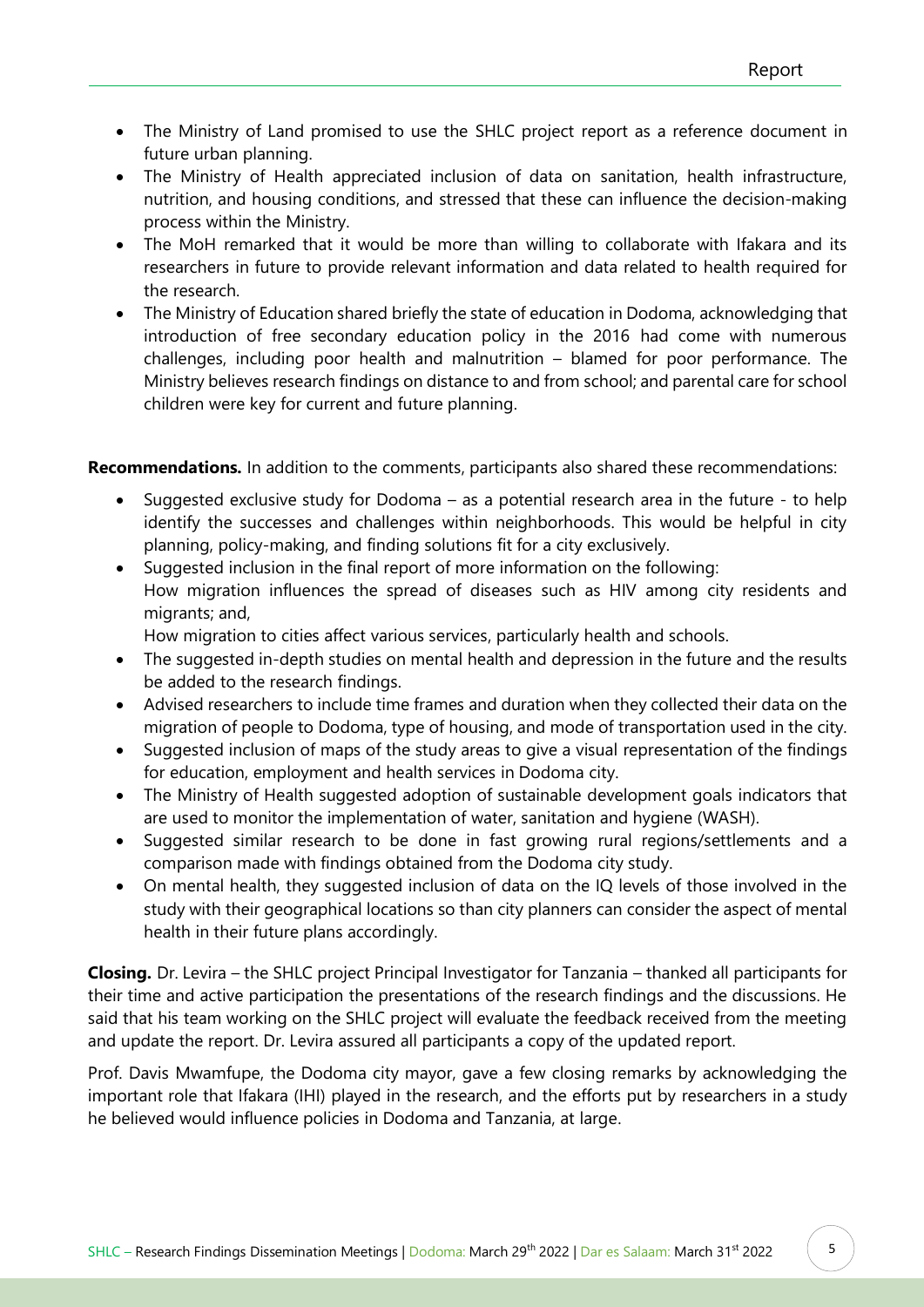# <span id="page-7-0"></span>4. Dar es Salaam Meeting Proceedings

#### <span id="page-7-1"></span>**4.1 Introduction**

The Dar es Salaam meeting was held for one day on March 31<sup>st</sup> 2022 at the Four Points by Sheraton (previously New Africa) hotel and attracted participation of 45 stakeholders on the study sectors, namely: health, education and land/urban planning.

Attendees included executive officers (from 15 streets) namely: Mbezi Beach 'B', Regent Estate, Masaki, Kinyerezi, Kimara Baruti, Goba, Makuti 'A', Ununio, Mwenge, Ulongoni, Mji Mpya, Kisiwani, Barafu, Mwembeni, and Kichangani. Councillors from the five wards of Mwembeni, Ulongoni, Mjimwema, Goba and Masaki also attended.

In attendance also were: representatives of ministries, local government authorities as well as independent agencies and organizations. region & district education officers (both primary and secondary level); education coordinators; ministries of education, health, land and state ministry for local governments and regional administration; and representatives of civil society organizations - on the study sectors of health, education and land/urban planning.

Representatives from the following interested organizations, agencies and authorities also attended: The Dar es Salaam Water and Sewerage Authority (Dawasa); National Bureau of Statistics (NBS); Tanzania Education Network/Mtandao wa Elimu Tanzania (Tenmet); Tanzania Association of Private Investors in Education (Tapie); Tanzania Teachers' Union (CWT); National Housing Corporation (NHC); Land Regulalization Company; Tanzania Gender Networking Programme (TGNP); Dar es Salaam Metropolitan Development Project for Tanzania and Tanzania Meteriological Agency (TMA).

#### <span id="page-7-2"></span>**4.2 Remarks & Presentations**

**Opening.** The SHLC Project Leader, Dr. Irene Moshi, officially invited chief guest and participants to the meeting. She acknowledged the presence of the chief guest – Ubungo Member of Parliament and former cabinet minister, Prof. Kitila Mkumbo and other participants.

Dr. Irene particularly acknowledged the presence of ward councilors; Ubungo district chief medical officer; Dar es Salaam city mayor; representatives of the ministries of land, health and education; municipal councils; education officers; representatives of civil society organizations focusing on urban planning, health and education; and street executive officers.

Finally, she highlighted on the meeting objectives – that's sharing research findings of the SHLC project in Tanzania and obtaining feedback from them. She also guided all participants to introduce themselves before the opening remarks and presentations on the research findings had started.

**Welcoming remarks.** Dr. Sally Mtenga, a Senior Scientist at Ifakara who represented the Chief Executive Director, officially welcomed the participants to the meeting, encouraging them to lend the presenters an attentive ear and afterwards share their constructive feedback on the SHLC project.

Dr. Sally underlined the importance of sharing research findings back to the people who were involved from the beginning, saying that gave them a sense of ownership and active role at different strategies, including implementation of the research results.

**Opening remarks.** Prof. Kitila Mkumbo - Ubungo Member of Parliament gave opening remarks. Dr. Mkumbo acknowledged Ifakara's efforts in the research and the institute's work in other projects which he said were very beneficial not just in Tanzania but in the African region as a whole.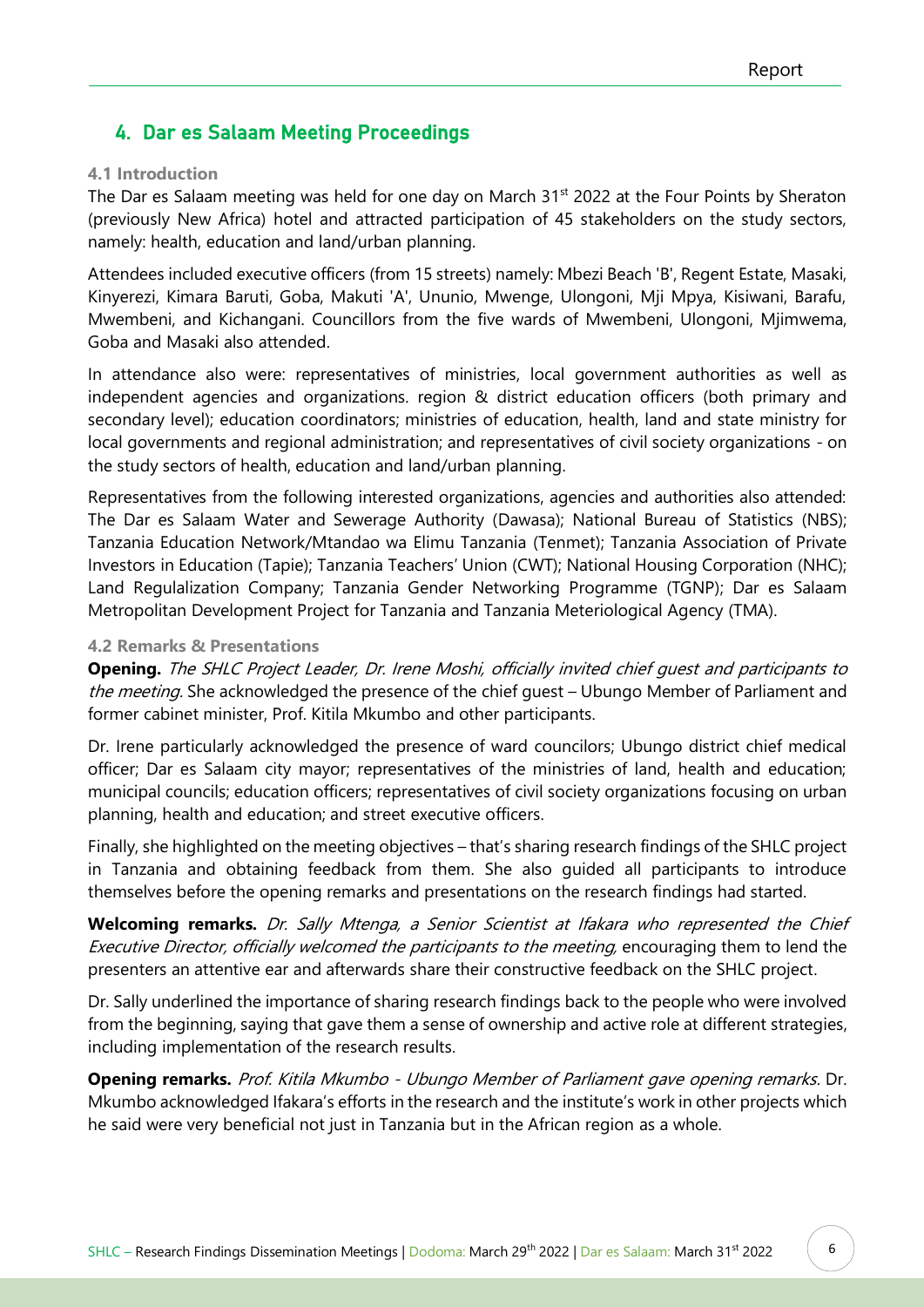Dr. Mkumbo also highlighted some data provided in the report for the SHLC project including water system and waste-water management, gas usage for cooking within homes, internal migration within Dar es Salaam, education system and health within Dar es Salaam region. He mentioned how important having such data was to the government saying the information would be influential to the government when making policies and urban planning.

Dr. Mkumbo also encouraged participants representing various sectors of the government to collaborate with scientists and research institutions and not to rely on speculations, unofficial data and misconceptions to make decisions and policies.

**Presentations. 1.** Research Scientist Ibrahim Msuya presented on the background of the SHLC project. Msuya explained to the participants how the four-year project started which involved 7 countries and 14 cities and aimed to address urban, health and education challenges in neighborhoods across fastgrowing cities in Africa and Asia. To implement the research, comparison was made between two cities: a developing city and a developed city. In the case of Tanzania, Dodoma and Dar es Salaam were selected respectively for the research study. Data collection took place between June-September 2021.

Msuya further explained that the study was implemented in four stages namely:

- i). Reviewing key national urban, health and education policies.
- ii). Exploring neighborhoods inside cities and analyzing changes within cities.
- iii). Investigating the types of neighborhoods through household surveys, focus groups and interviews.
- iv). Comparing and contrasting different neighborhoods to help guide in urban planning, development and governance of fast-growing cities (currently doing comparison for Kigali and Dar es Salaam cities).

**2.** Dr. Francis Levira, the SHLC Principal Investigator for Tanzania presented research findings. He began by sharing data on the sample size used in the study which captured individual, household, and neighborhood's social, demographic, economic, education, health and other important characteristic needed to understand urban dynamics. A total of 1533 residents/households participated in the research program with selected households having a total of 7,098, representing a household size of 5 members.

Dr. Levira mentioned that they used data from the 2012 Tanzania census report to identify the 118 neighborhoods to use in the study survey and ranged them into 5 categories; low-income, mixed lowincome, medium, mixed medium high-income and, high-income. From these neighborhood categories, they selected 3 respondents from each.

Overall, key research findings were grouped into the following: **1).** Housing and Living conditions; **2).** Migration and Urbanization; **3).** Education including primary and secondary enrollment, travelling time to school and learning outcomes and progression; **4).** Health including physical exercise, mental wellbeing, health insurance, fertility and non-communicable diseases; and **5).** Economic activities and employment including labor status (in and out of labor), activity status among out of labor individuals by age, unemployment rate (focusing on sex, age, education level, type of neighborhood, illness and, migration status).

Dr. Levira also mentioned that a 'Policy Brief' report – simplified in both Swahili and English – will be written in the future to be distributed among key representatives involved in national urban, health and education policymaking.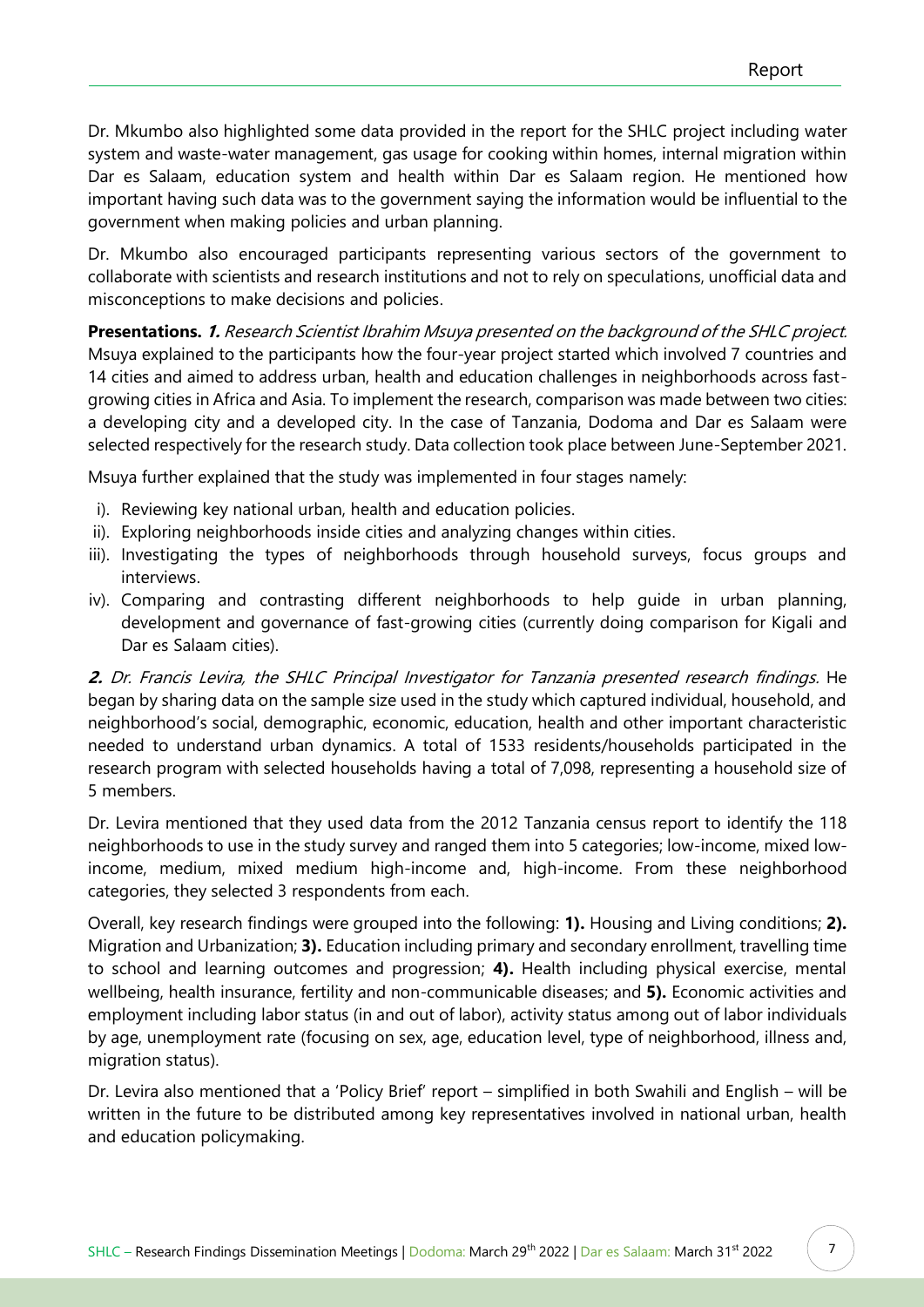# <span id="page-9-0"></span>**4.3 Comments, Recommendations & Closing**

**Comments.** When giving their feedback to the presentations of the research findings, most participants of the meeting had a shared perception on the following areas:

- She spoke about the challenge of land ownership which is caused by the illegal buying and selling of land among people without following the legal procedures set by authorities. The issue is very common in Dar es Salaam with a lot of pending cases in various areas.
- He began by congratulating IHI for the research work done in the SHLC project in particular for looking at the SDGs which are fundamental to world development. He encouraged the scientist to keep conducting such research which is very influential to the government as they can refer to the findings to make decisions that solve challenges facing the nation.
- She spoke about the effects of climate change and how changes in weather can impact other factors such as living conditions of people, health and farming practices and the type of food consumption.
- She gave comments on why students transfer from one school to another frequency which is normally influenced by the performance of the students as well the school's overall performance.
- She also explained about meals in schools that are provided to students and helps reduce students' commutes to their homes during lunch breaks and school dropout due to hunger.
- She said as a representative of NHC they are ready to collaborate and work together with IHI in the future in areas of town planning, residential planning and renting in general.

**Recommendations.** In addition to the comments, participants also shared these recommendations:

- She shared comments about the health sector and recommended further research to investigate the challenges facing hospitals such as poor health services by healthcare providers and the low number of healthcare workers in hospitals compared to the number of patients.
- •
- In the education sector, she recommended the research to highlight the need to increase the number of teachers in schools in Dar es Salaam.
- He requested the scientist to include the validation of the recommendation section in the final report of the SHLC project.
- He also recommended that for the country to have a coordinated way of thinking and acting about various issues in society has to begin at the local offices level (decentralization) within neighborhoods and should include everyone not just a few decision-makers with authority within the government.
- She proposed including another section in the report which will analyze multiple factors and how they relate to each other i.e., physical exercise in women vs the occupation of the women.
- She also requested the scientists to provide more information on the data provided in the tables and figures shown in the report.
- He said the government should put more emphasis on preventive measures rather than curative measures which could help reduce mental health issues in people and also encourage physical exercise in schools and set aside areas within neighborhoods where people can go and exercise
- He spoke about issues in the waste management system affecting Dar es Salaam region and requested further research to be done to address this issue and find better implementations and strategies to approach the issue.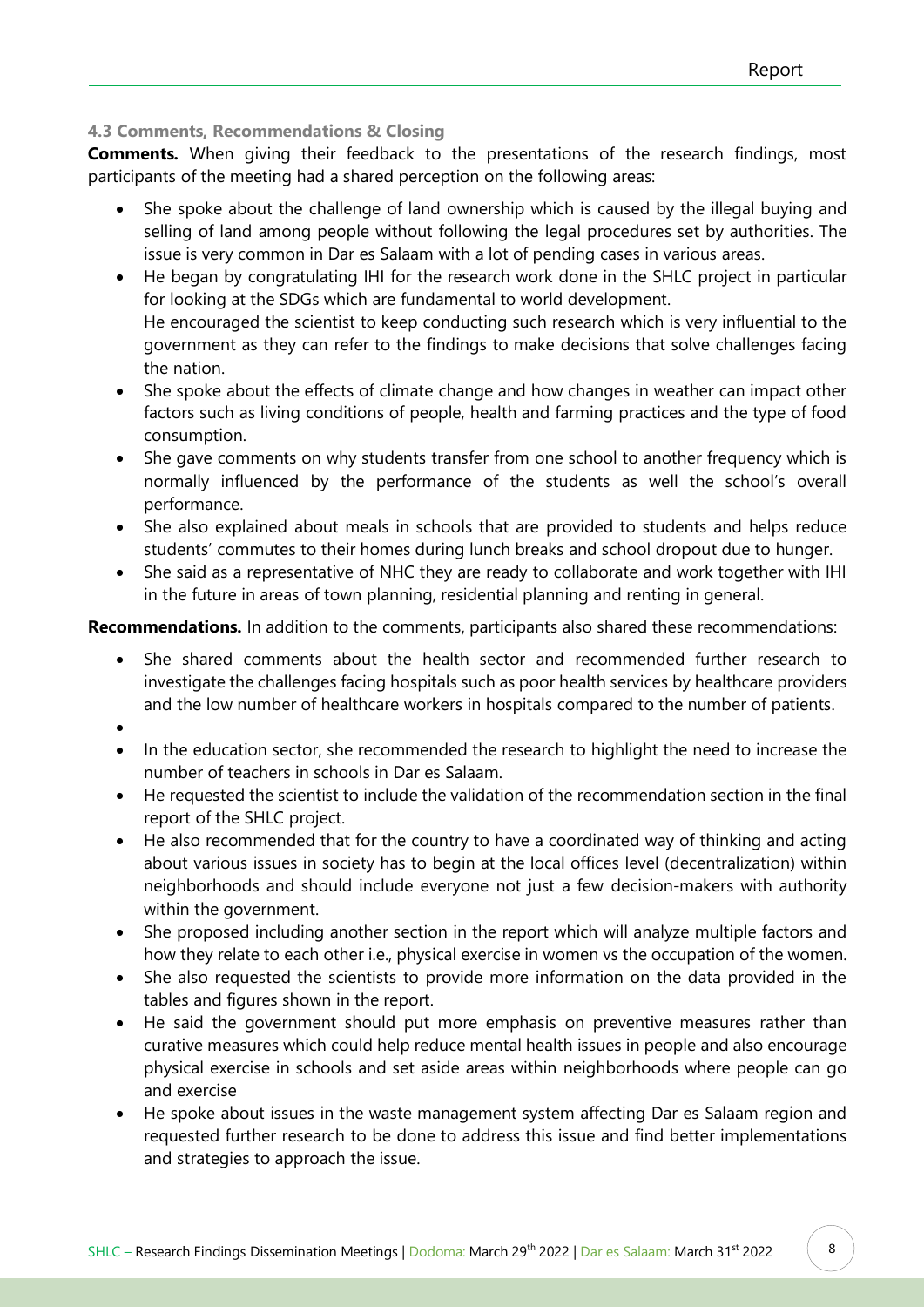**Closing.** Nuru Dunda Mbezi, Ubungo Municipality Special Seats legislator, gave closing remarks. She thanked Ifakara for extending the invitation and for sharing the results of the SHLC project. She urged the local officers to implement what was presented and discussed in the meeting and also educated people on the issues addressed during the meeting. She thanked all participants for attending and contributing. After those brief remarks, she officially declared the meeting closed.

# <span id="page-10-0"></span>5. Useful Links

<span id="page-10-1"></span>**5.1 Meeting Report Online** [SLHC/Tanzania dissemination meetings -](https://ihi.or.tz/web_ihi/media/List_and_report/Report_-_SHLC_Disssemination_Meetings_Dodoma__Dar_es_Salaam_2022.pdf) Dodoma & Dar es Salaam.

<span id="page-10-2"></span>**5.2 Meetings Coverage** Website: [ENGAGEMENT: Sustainable Cities project disseminates research findings to Dodoma, Dar](https://ihi.or.tz/our-events/101/details/)  [stakeholders](https://ihi.or.tz/our-events/101/details/)

Social Media: [Facebook](https://www.facebook.com/Ifakarahealth?_rdc=1&_rdr) | [Twitter](https://twitter.com/ifakarahealth/) #SHLC project disseminates research findings to Dodoma, Dar stakeholders.

<span id="page-10-3"></span>**5.3 Photo Gallery & Video** [Photos and videos taken at the event.](https://ifakarahealthinstitute.smugmug.com/ENGAGEMENT-SHLC-project-disseminates-findings/)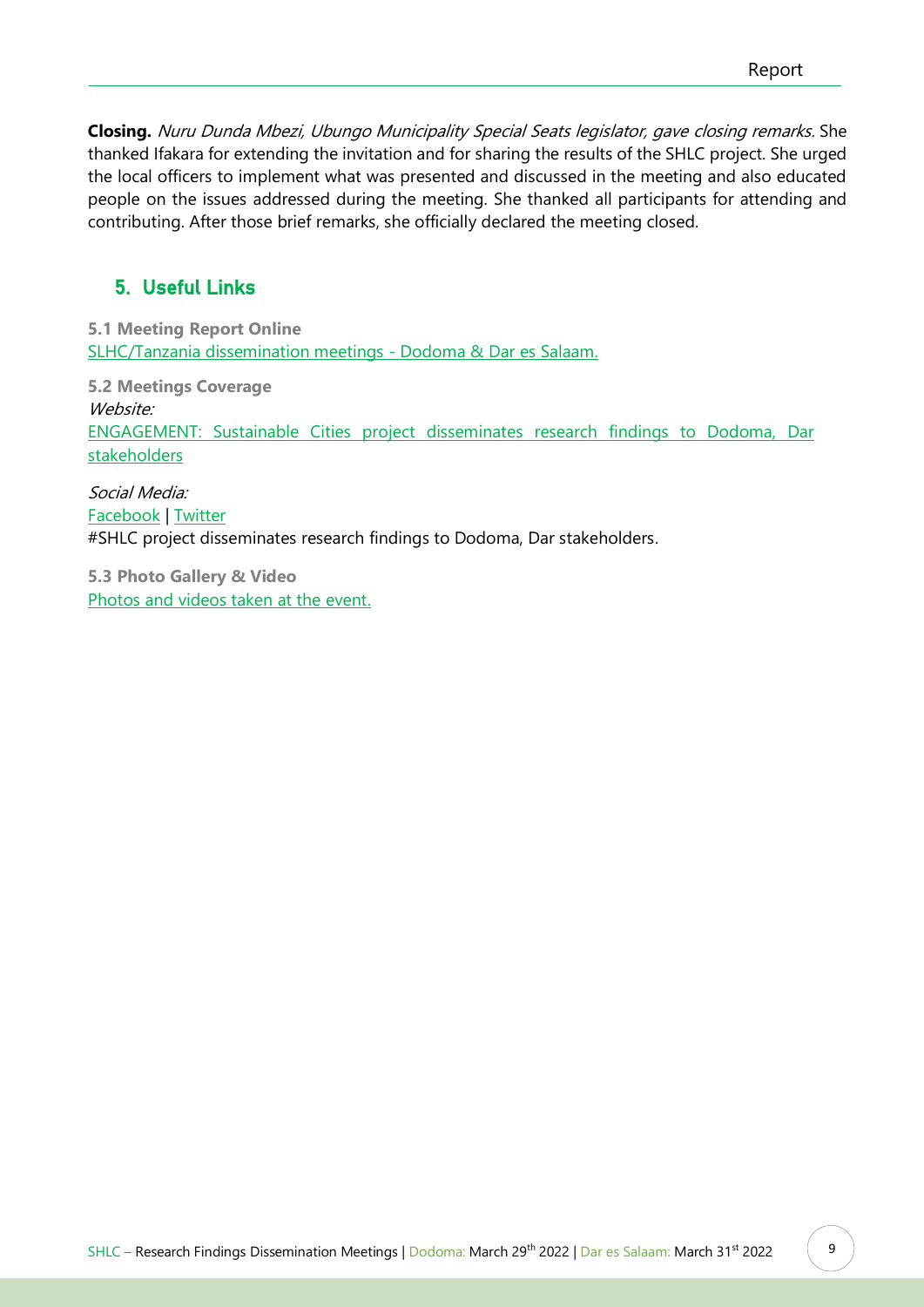# <span id="page-11-0"></span>ANNEXES

<span id="page-11-1"></span>**Annex 1: Timetables**

#### **RATIBA**



ISO 9001:2015 certified **ADJ** IFAKARA HEALTH INSTITUTE

#### MKUTANO WA KUTATHMINI HALI YA MAENDELEO ENDELEVU KATIKA SEKTA YA ELIMU, AFYA NA MITAA JIJI LA DODOMA

**Tarehe:** 29.03.2022

Ukumbi:

African Dreams Hotel Dodoma

Muda:

Saa 2:30 Asubuhi - Saa 8:00 Mchana

| <b>MUDA</b>     | <b>TUKIO</b>                                                                                                                                                                                                                                          |
|-----------------|-------------------------------------------------------------------------------------------------------------------------------------------------------------------------------------------------------------------------------------------------------|
| $02:30 - 03:00$ | 1. Kuwasili na kujiandikisha (Wote)<br>Kuwasili eneo la mkutano<br>$\circ$<br>Kujiandikisha<br>$\circ$                                                                                                                                                |
| $03:00 - 04:00$ | 2. Ufunguzi (Dr. Francis Levira)<br>Utambulisho na dhumuni la Kikao (Dr. Irene Moshi)<br>$\circ$<br>Malengo na utekelezwaji wa Mradi (Dr. Francis Levira)<br>$\circ$<br>Kiongozi wa Taasisi (IHI)<br>$\circ$<br>Mgeni rasmi kufungua kikao<br>$\circ$ |
| $04:00 - 04:30$ | 3. Chai                                                                                                                                                                                                                                               |
| $04:30 - 05:30$ | 4. Matokeo ya Mradi (Dr. Francis Levira)<br>Elimu<br>$\circ$<br>o Afya<br>o <i>Mitaa/Ujirani</i>                                                                                                                                                      |
| $05:30 - 06:30$ | 5. Majadiliano ya Matokeo/Hoja za Wadau (Ibrahim Msuya)                                                                                                                                                                                               |
| $06:30 - 07:20$ | 6. Maeneo mapya ya utafiti na ushirikiano (Dr. Irene Moshi)                                                                                                                                                                                           |
| $07:20 - 07:30$ | 7. Kufunga Kikao (Mheshimiwa Meya)                                                                                                                                                                                                                    |
| $07:30 - 08:00$ | 8. Chakula cha Mchana                                                                                                                                                                                                                                 |





UK Research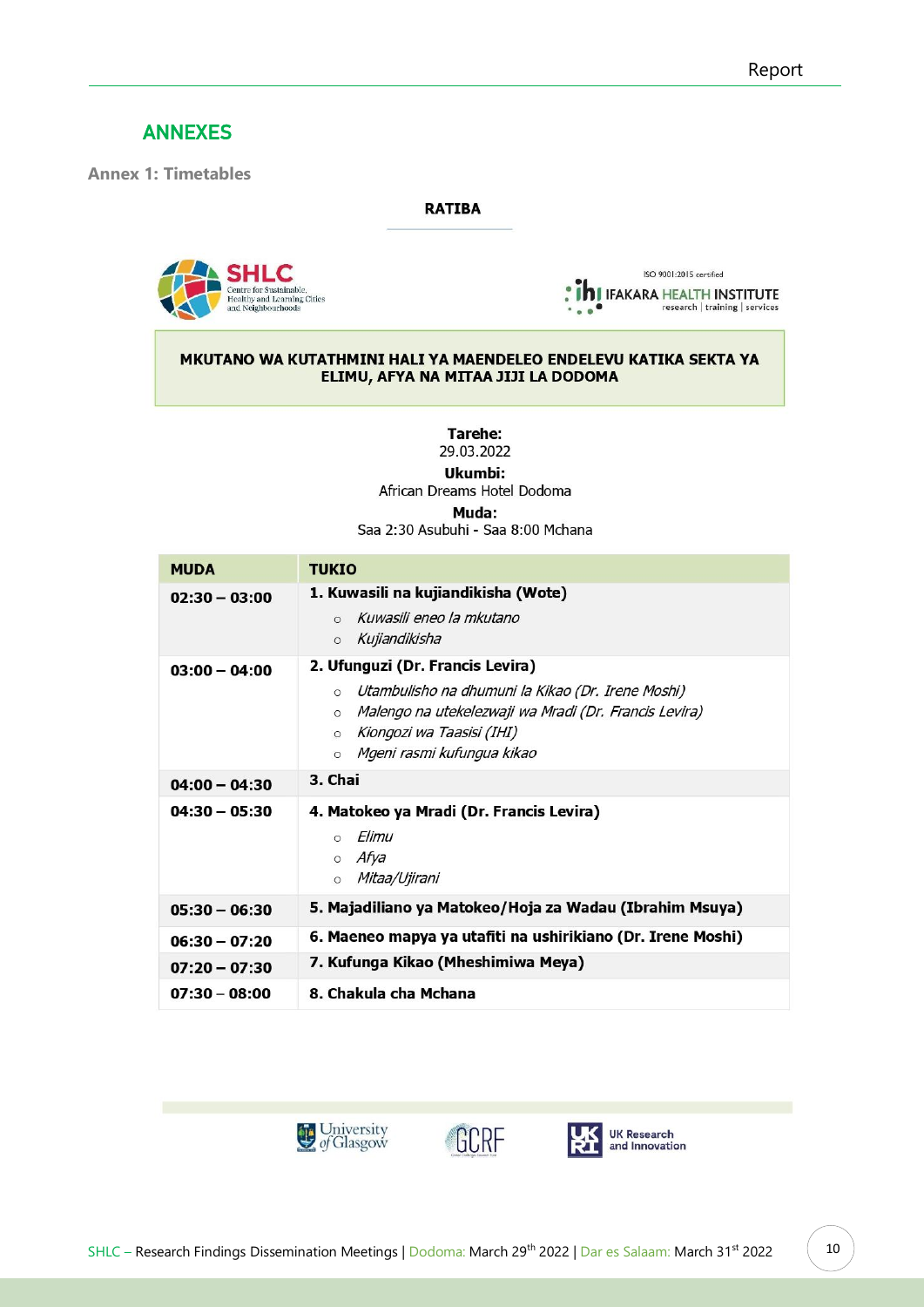#### **RATIBA**





#### MKUTANO WA KUTATHMINI HALI YA MAENDELEO ENDELEVU KATIKA SEKTA YA ELIMU, AFYA NA MITAA JIJI LA DAR ES SALAAM

**Tarehe:** 

31.03.2022

Ukumbi:

New Africa Hotel

Muda:

Saa 2:30 Asubuhi - Saa 8:00 Mchana

| <b>MUDA</b>     | <b>TUKIO</b>                                                                                                                                                                                                                                          |
|-----------------|-------------------------------------------------------------------------------------------------------------------------------------------------------------------------------------------------------------------------------------------------------|
| $02:30 - 03:00$ | 1. Kuwasili na kujiandikisha (Wote)<br>Kuwasili eneo la mkutano<br>$\Omega$<br>Kujiandikisha<br>$\circ$                                                                                                                                               |
| $03:00 - 04:00$ | 2. Ufunguzi (Dr. Francis Levira)<br>Utambulisho na dhumuni la Kikao (Dr. Irene Moshi)<br>$\circ$<br>Malengo na utekelezwaji wa Mradi (Dr. Francis Levira)<br>$\circ$<br>Kiongozi wa Taasisi (IHI)<br>$\circ$<br>Mgeni rasmi kufungua kikao<br>$\circ$ |
| $04:00 - 04:30$ | 3. Chai                                                                                                                                                                                                                                               |
| $04:30 - 05:30$ | 4. Matokeo ya Mradi (Dr. Francis Levira)<br>Elimu<br>$\circ$<br>o Afya<br>Mitaa/Ujirani<br>$\circ$                                                                                                                                                    |
| $05:30 - 06:30$ | 5. Majadiliano ya Matokeo/Hoja za Wadau (Ibrahim Msuya)                                                                                                                                                                                               |
| $06:30 - 07:20$ | 6. Maeneo mapya ya utafiti na ushirikiano (Dr. Irene Moshi)                                                                                                                                                                                           |
| $07:20 - 07:30$ | 7. Kufunga Kikao (Mheshimiwa meya)                                                                                                                                                                                                                    |
| $07:30 - 08:00$ | 8. Chakula cha Mchana                                                                                                                                                                                                                                 |



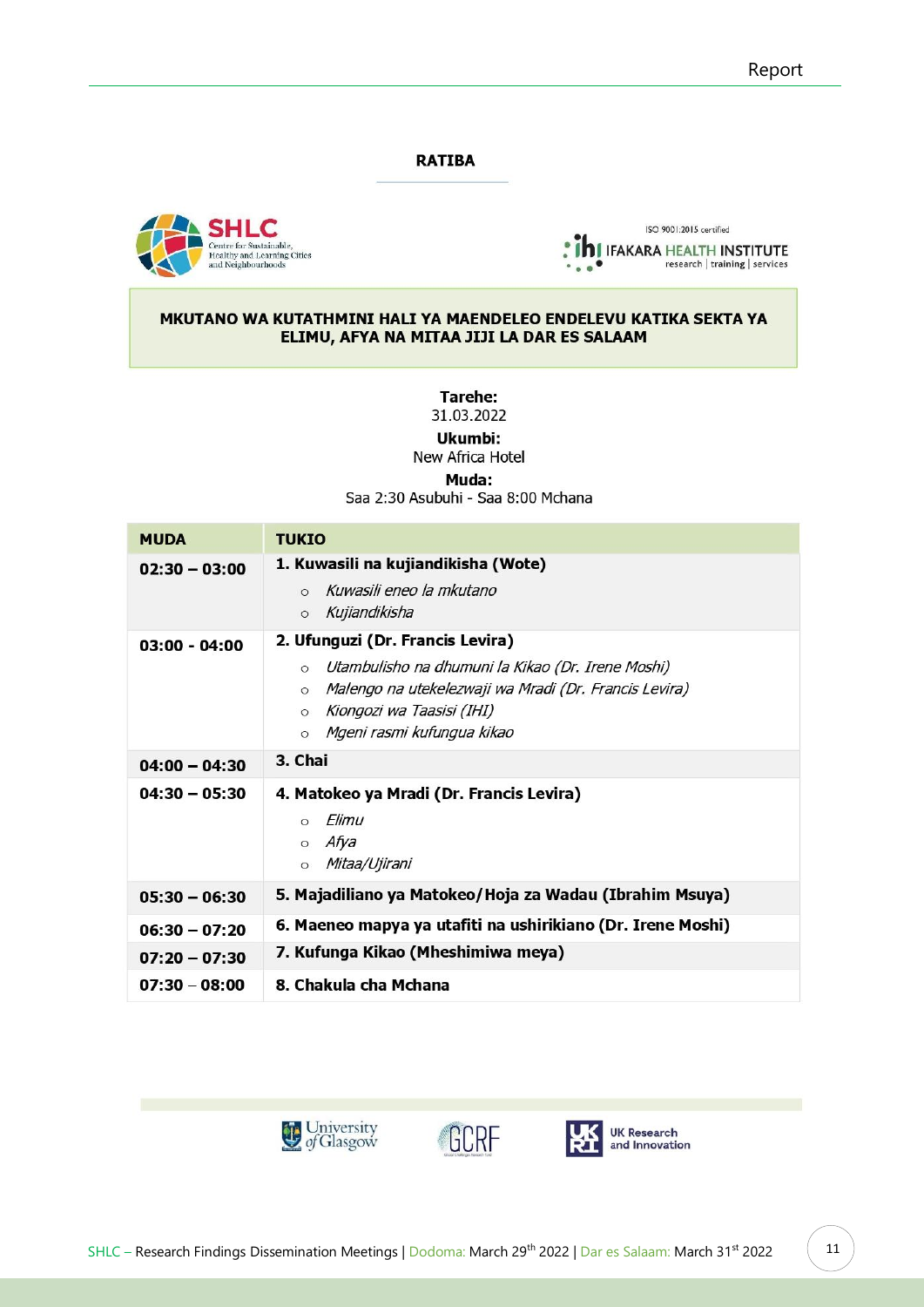# <span id="page-13-0"></span>**Annex 2: Proceedings**

# **Dodoma**

| Dr. Irene Moshi                                        | Officially invited chief quest and participants to the meeting                                                                                                                                                                                                                                                                                                                                                                       |
|--------------------------------------------------------|--------------------------------------------------------------------------------------------------------------------------------------------------------------------------------------------------------------------------------------------------------------------------------------------------------------------------------------------------------------------------------------------------------------------------------------|
| Research scientist at Ifakara<br>& SHLC project leader | Began by thanking all participants, including chief quest $-$ the<br>Dodoma city mayor Prof. Davis Mwamfupe - for sparing their time<br>to attend the meeting.                                                                                                                                                                                                                                                                       |
|                                                        | Acknowledges presence of groups in attendance                                                                                                                                                                                                                                                                                                                                                                                        |
|                                                        | The particularly acknowledged presence of ward councilors;<br>representatives of the ministries of land, health and education;<br>Dodoma regional chief medical officer; Dodoma district chief<br>medical officer; education officers; representatives of civil society<br>organizations focusing on urban planning, health and education; and<br>street executive officers.                                                         |
|                                                        | Highlights on meeting objectives                                                                                                                                                                                                                                                                                                                                                                                                     |
|                                                        | She said the meeting objective was sharing research findings of the<br>SHLC project in Tanzania and obtaining feedback from them. She<br>also quided all participants to introduce themselves before<br>presentations on the findings started.                                                                                                                                                                                       |
| <b>Prof. Davis Mwamfupe</b>                            | Gave opening remarks                                                                                                                                                                                                                                                                                                                                                                                                                 |
| Dodoma city mayor                                      | He began by thanking everyone for participating and acknowledged<br>those who planned and made the meeting possible. He also<br>expressed his thanks for being given the honour to open and address<br>the meeting.                                                                                                                                                                                                                  |
|                                                        | He briefly mentioned the importance of such studies saying he also<br>did a similar study while in his third year of studying at the University<br>of Glasgow. He also encouraged further studies to be done which<br>will act as a source of guidance in the growth and development of<br>cities, particularly in the health, education and social welfare sectors.                                                                 |
|                                                        | He thanked IHI and the project leaders for including Dodoma city in<br>the study and dissemination meeting as well as the collaborators and<br>funders; the government of Tanzania through the various ministries,<br>the University of Glasgow-UK, the GCRF and UK's Research and<br>Innovation Institute for making the study possible.                                                                                            |
| Dr. Irene Moshi                                        | Highlighted the next session of the meeting                                                                                                                                                                                                                                                                                                                                                                                          |
| Research scientist at Ifakara<br>& SHLC project leader | After thanking the guest of honor, she highlighted how the meeting<br>would proceed and specified four key areas of discussion i.e.,<br>presentation of the study findings, participants giving their feedback<br>based on the study findings, assessment and discussion of the key<br>areas to be given priority in the study findings and identifying areas<br>of collaboration; how best the SHLC project leaders and Dodoma city |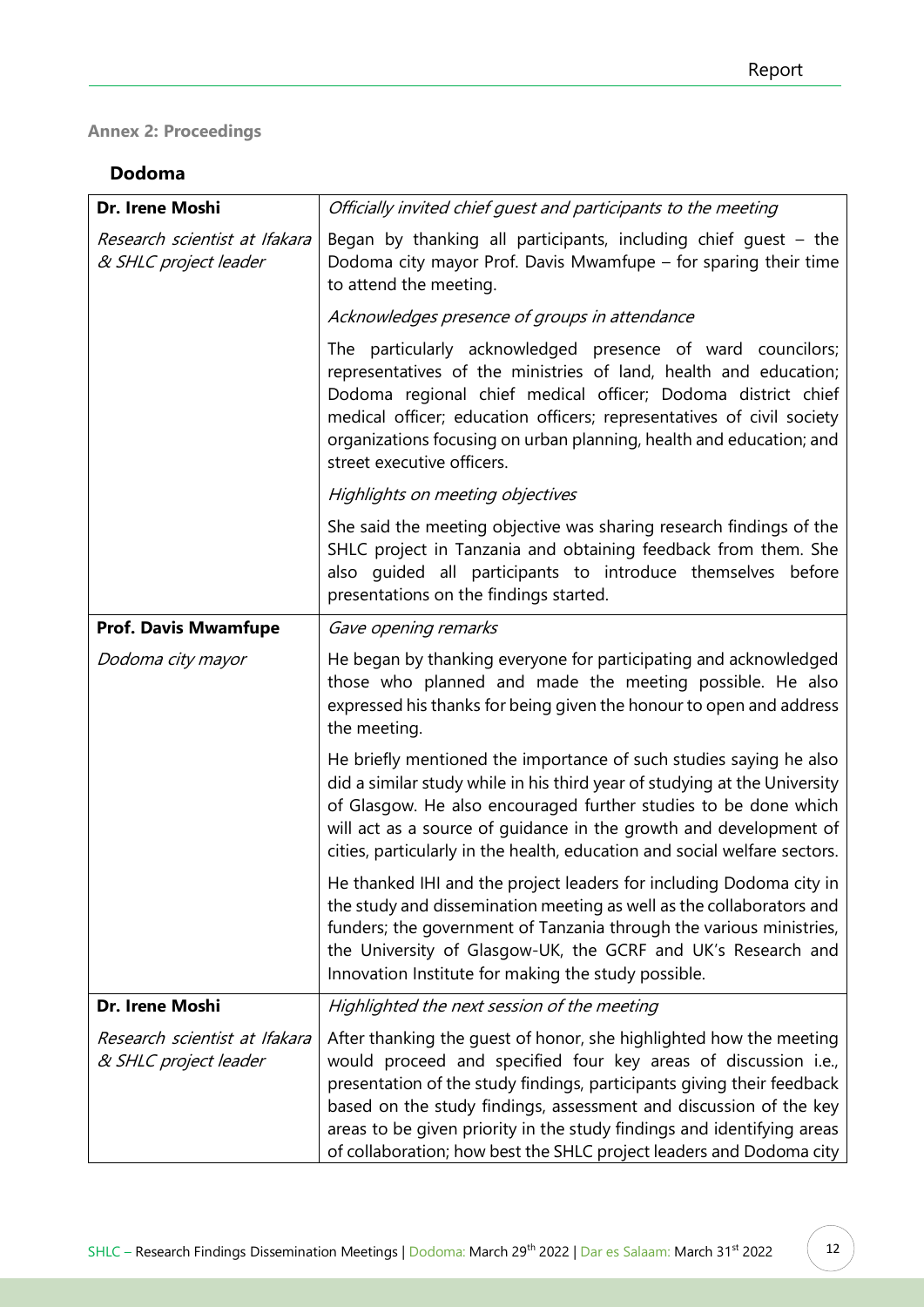|                                                        | leaders can collaborate and apply the study findings within their<br>cities.                                                                                                                                                                                                                                                                                                                                                                                                                                                                                                                       |
|--------------------------------------------------------|----------------------------------------------------------------------------------------------------------------------------------------------------------------------------------------------------------------------------------------------------------------------------------------------------------------------------------------------------------------------------------------------------------------------------------------------------------------------------------------------------------------------------------------------------------------------------------------------------|
|                                                        | She then welcomed her colleague Ibrahim Msuya, one of the<br>scientists of the SHLC project to proceed with giving a brief<br>background presentation of the SHLC project.                                                                                                                                                                                                                                                                                                                                                                                                                         |
| <b>Ibrahim Msuya</b>                                   | Giving a background of the SHLC Project                                                                                                                                                                                                                                                                                                                                                                                                                                                                                                                                                            |
| Research scientist at Ifakara<br>& SHLC project leader | He commenced by sharing how the four-year project started which<br>involved seven countries and 14 cities and aimed to address urban,<br>health and education challenges in neighborhoods across fast-<br>growing cities in Africa and Asia.                                                                                                                                                                                                                                                                                                                                                       |
|                                                        | To implement the research comparison was made between two<br>cities; 1 developed city and 1 developing city and, in the case of<br>Tanzania, Dodoma and Dar es Salaam were the selected cities for the<br>research study.                                                                                                                                                                                                                                                                                                                                                                          |
|                                                        | He explained the four stages of the study design approached and<br>applied in the SHLC project which included; 1) Reviewing key national<br>urban, health and education policies, 2) Exploring neighborhoods<br>inside cities and analyzing changes within cities, 3) Investigating the<br>types of neighborhoods through household surveys, focus groups<br>and interviews and 4) Comparing and Contrasting different<br>neighborhoods to help guide in urban planning, development and<br>governance of fast-growing cities (currently doing comparison for<br>Kigali and Dar es Salaam cities). |
|                                                        | In Dodoma, a total of 15 urban neighborhoods were selected for the<br>study survey involving over 300 households' samples. These<br>neighborhoods were categorized into 5 level of income from low-<br>income to high-income. The neighborhoods included; Chadulu 'B',<br>Chang'ombe Juu, Chilewa, Hombolo Bwawani, Ilazo, Image 1 and<br>Ipagala. Others are: Kikuyu, Kilimani, Maili Mbili, Mlimwa, Mlimwa<br>West, Ndachi, Nzuguni, and Surungai.                                                                                                                                               |
| Dr. Irene Moshi                                        | Gives appreciation to Ibrahim Msuya for his presentation.                                                                                                                                                                                                                                                                                                                                                                                                                                                                                                                                          |
| Research scientist at Ifakara                          | Welcomes participants for some refreshments.                                                                                                                                                                                                                                                                                                                                                                                                                                                                                                                                                       |
| & SHLC project leader                                  | After the break, she welcomes another colleague Dr. Francis Levira to<br>present the research findings.                                                                                                                                                                                                                                                                                                                                                                                                                                                                                            |
| <b>Dr. Francis Levira</b>                              | Presenting the SHLC project findings                                                                                                                                                                                                                                                                                                                                                                                                                                                                                                                                                               |
| Research scientist at Ifakara<br>& SHLC project leader | He began by sharing data on the sample size used in the study and<br>described the Demographic Characteristics saying that a total of<br>1533 residents/households participated in the research program<br>with selected households having a total of 7,098, representing a<br>household size of 5 members.                                                                                                                                                                                                                                                                                        |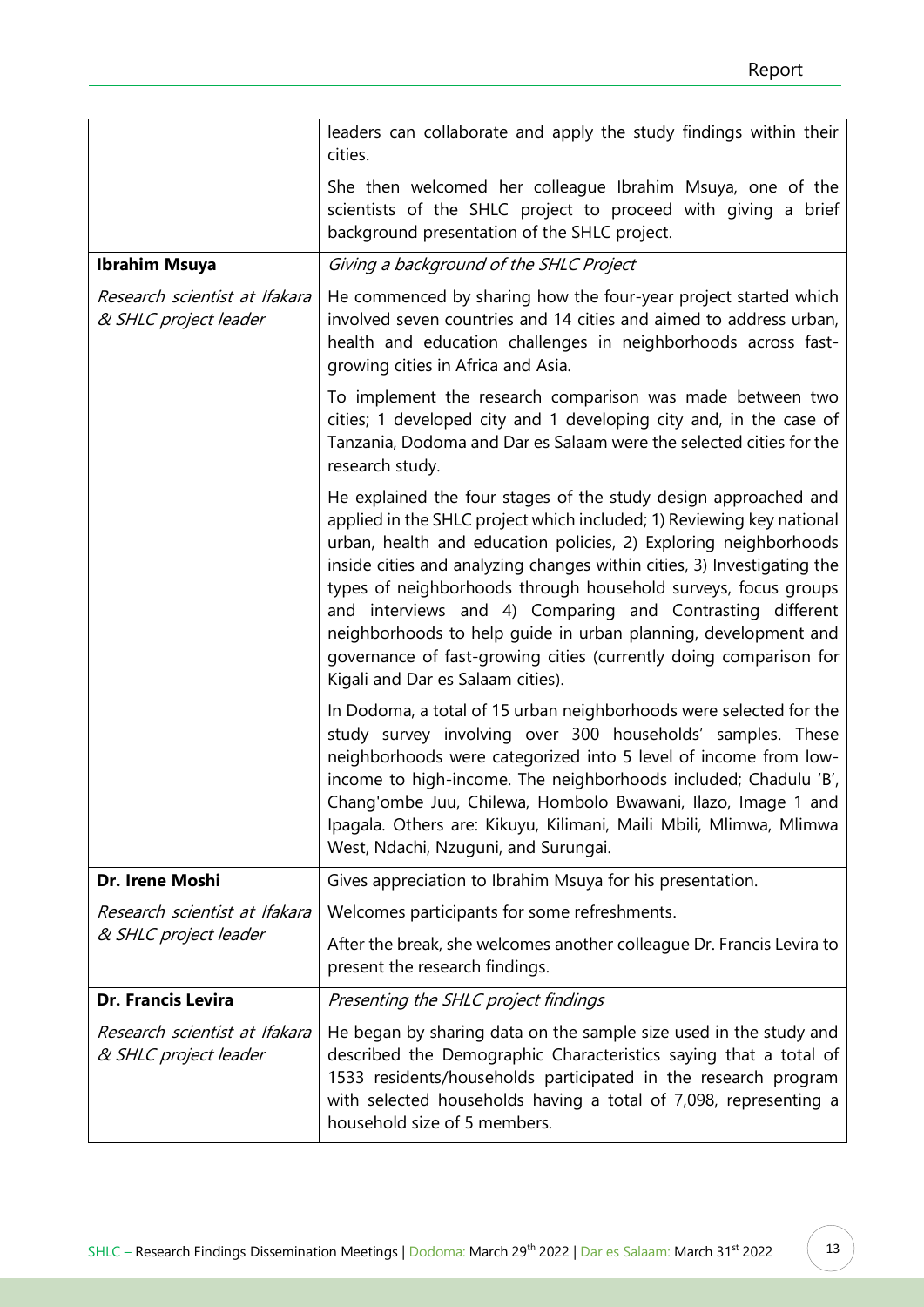|                                                  | He mentioned that they used data from the 2012 Tanzania census<br>report to identify the 118 neighborhoods to use in the study survey<br>and ranged them into 5 categories; low-income, mixed low-income,<br>medium, mixed medium high-income and, high-income. From these<br>neighborhood categories, they selected 3 respondents from each.                                                                                                                                                                                                                                                                                                        |
|--------------------------------------------------|------------------------------------------------------------------------------------------------------------------------------------------------------------------------------------------------------------------------------------------------------------------------------------------------------------------------------------------------------------------------------------------------------------------------------------------------------------------------------------------------------------------------------------------------------------------------------------------------------------------------------------------------------|
|                                                  | Overall, key research findings were grouped into the following; 1)<br>Housing and Living conditions 2) Migration and Urbanization 3)<br>Education including primary and secondary enrollment, travelling<br>time to school and learning outcomes and progression 4) Health<br>including physical exercise, mental wellbeing, health insurance,<br>fertility and non-communicable diseases 5) Economic activities and<br>employment including labor status (in and out of labor), activity<br>status among out labor individuals by age, unemployment rate (by<br>sex, age, education level, type of neighborhood, illness and,<br>migration status). |
|                                                  | He also mentioned that a 'Policy Brief' report in both Swahili and<br>English will be prepared in the future to be distributed among key<br>representatives involved in national urban, health and education<br>policymaking in Dodoma.                                                                                                                                                                                                                                                                                                                                                                                                              |
|                                                  | After concluding the presentation of the research findings, he<br>thanked all participants for listening and welcomed them to share<br>feedback and further discussions about the findings from the SHLC<br>project.                                                                                                                                                                                                                                                                                                                                                                                                                                 |
| <b>Prof. Davis Mwamfupe</b><br>Dodoma city mayor | In his feedback after the presentation of the findings of the SHLC<br>project, he congratulated the scientists for their efforts and gave a<br>few comments as follows:                                                                                                                                                                                                                                                                                                                                                                                                                                                                              |
|                                                  | He shared his perception that the Tanzania government played a<br>huge role in the growth and development of Dodoma city adding<br>that government control and contribution are vital to bringing<br>positive results.                                                                                                                                                                                                                                                                                                                                                                                                                               |
|                                                  | He advised the scientist to first study one particular city (in the case<br>of Dodoma) exclusively prior to making comparisons with other cities<br>which could help identify the successes and challenges within<br>neighborhoods. This would be helpful in city planning, policy-<br>making, and finding solutions fit for a city exclusively.                                                                                                                                                                                                                                                                                                     |
| <b>Bakari Fundigra</b>                           | He began by thanking the scientists for their research work and for                                                                                                                                                                                                                                                                                                                                                                                                                                                                                                                                                                                  |
| <b>Ward Councilor</b>                            | involving various representatives in the dissemination meeting.<br>Question asked                                                                                                                                                                                                                                                                                                                                                                                                                                                                                                                                                                    |
|                                                  | He then asked for clarification regarding findings from the SHLC                                                                                                                                                                                                                                                                                                                                                                                                                                                                                                                                                                                     |
|                                                  | project on students' performances in schools which he compared to<br>another research that was done earlier last year by another institute<br>(unnamed). According to him, the findings presented from both                                                                                                                                                                                                                                                                                                                                                                                                                                          |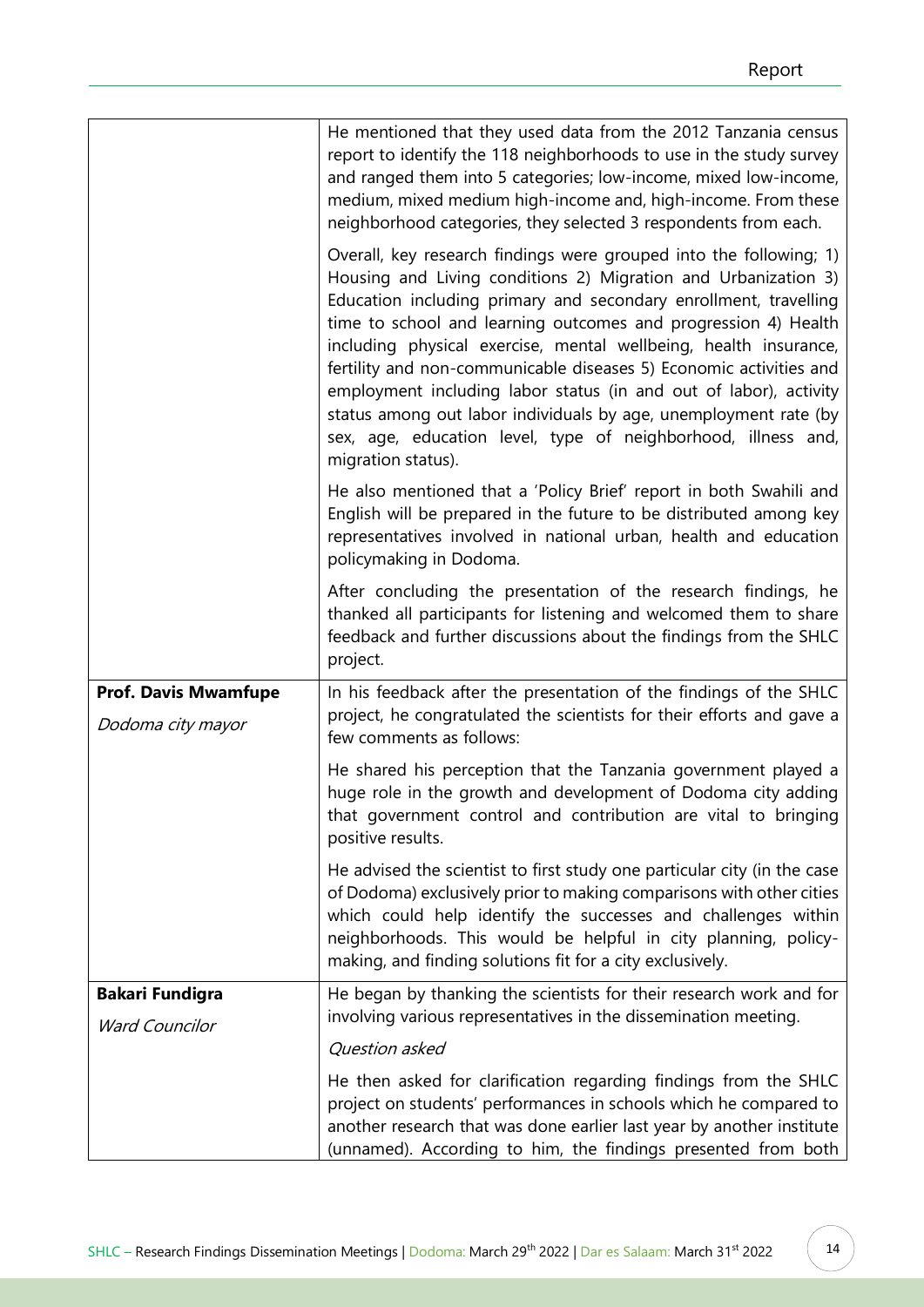|                           | studies were different while the studies were significantly similar<br>(effects of mental health on students' performances in schools).<br>Another concern he raised was whether there would be any negative<br>impact of using research findings from the study which was done 4<br>years back (SHLC project). He also wanted to confirm how long<br>research<br>studies<br>before<br>maintain<br>their<br>relevance<br>can<br>conducting/updating another research on the same topic. |
|---------------------------|-----------------------------------------------------------------------------------------------------------------------------------------------------------------------------------------------------------------------------------------------------------------------------------------------------------------------------------------------------------------------------------------------------------------------------------------------------------------------------------------|
|                           | Answer given                                                                                                                                                                                                                                                                                                                                                                                                                                                                            |
|                           | Dr. Francis answered that; Research studies are continuously done<br>until the solutions to a problem are found and the issue is solved.                                                                                                                                                                                                                                                                                                                                                |
| Not recorded              | Question asked                                                                                                                                                                                                                                                                                                                                                                                                                                                                          |
|                           | She requested the inclusion of more information on the following;                                                                                                                                                                                                                                                                                                                                                                                                                       |
|                           | 1) How migration influences the spread of diseases among city<br>residents and migrants e.g., HIV infections                                                                                                                                                                                                                                                                                                                                                                            |
|                           | 2) How does migration to cities affect various services i.e., health<br>services – does an increase in population result in to increase in these<br>services?                                                                                                                                                                                                                                                                                                                           |
|                           | Answer given                                                                                                                                                                                                                                                                                                                                                                                                                                                                            |
|                           | Dr. Irene invited participants from Ministry to share their opinions<br>and answer some questions based on their expertise. Additionally,<br>she responded that development in any city depends on various<br>things including better planning of infrastructure e.g., roads, land<br>usage, and schools saying that if planning is done very well<br>population increase would not affect services.                                                                                    |
|                           | She also spoke on accountability among parents and society in<br>general when it comes to raising children. Educating children should<br>not be left for teachers to do in schools or for the government to<br>monitor but everyone should be involved to ensure children can<br>learn effectively both in school and at home.                                                                                                                                                          |
|                           | She also spoke about nutrition and how it is affecting the health of<br>many people saying that bad eating patterns are the root cause of<br>many health issues today. Regarding mental health and depression,<br>she said an in-depth study and analysis on the topic will be done and<br>the results added to the findings.                                                                                                                                                           |
| Amina Ramadhani           | She thanked the scientists for sharing the report for their SHLC                                                                                                                                                                                                                                                                                                                                                                                                                        |
| Ministry of Land - Dodoma | project which she believed the ministry would use as a reference in<br>the future in urban planning.                                                                                                                                                                                                                                                                                                                                                                                    |
|                           | She also requested the scientists to include time frames and duration<br>when they collected their data on the migration of people to                                                                                                                                                                                                                                                                                                                                                   |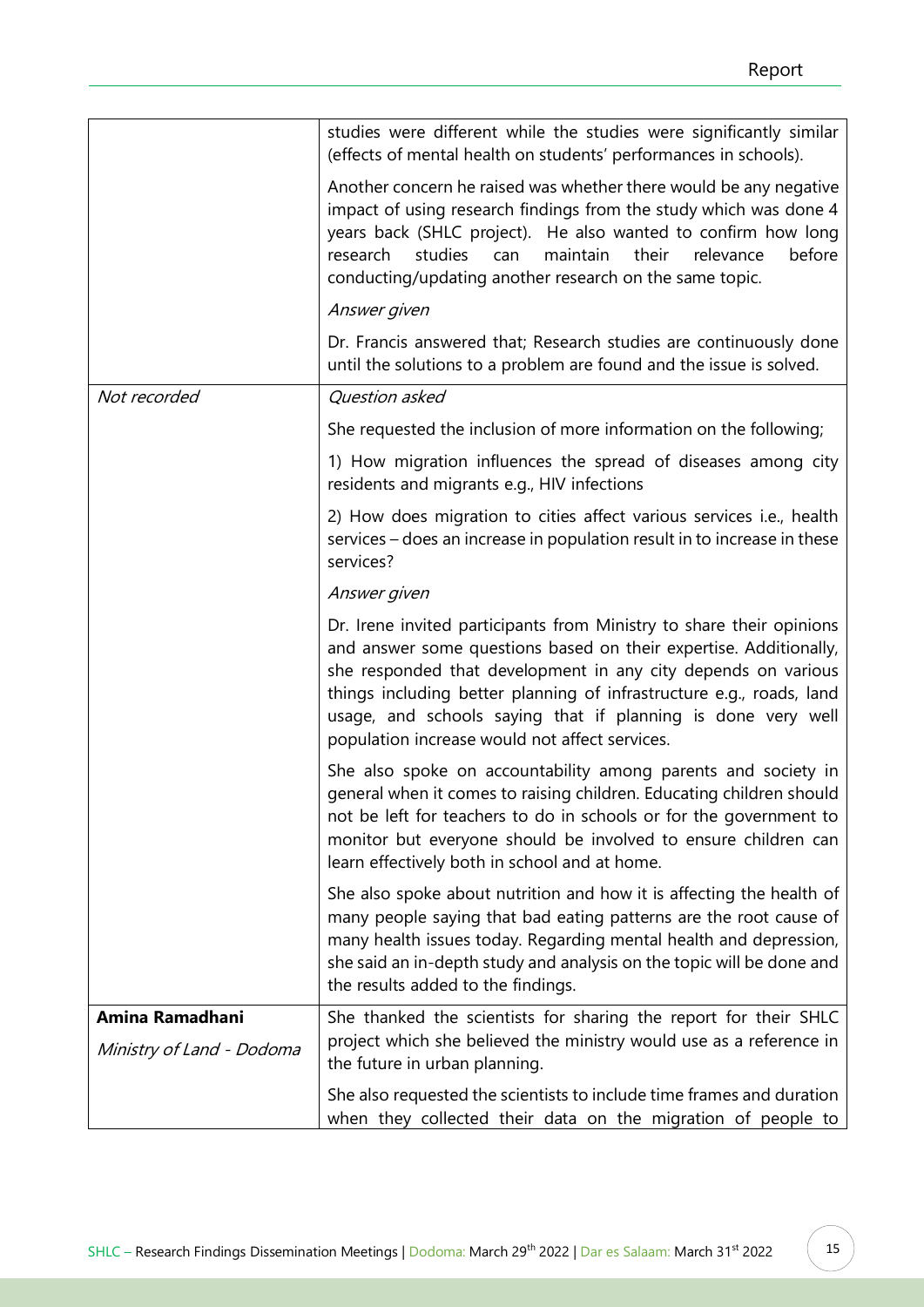|                                                                       | Dodoma, type of housing, and mode of transportation used in the<br>city.                                                                                                                                                                                          |
|-----------------------------------------------------------------------|-------------------------------------------------------------------------------------------------------------------------------------------------------------------------------------------------------------------------------------------------------------------|
|                                                                       | She also requested the report to have maps of the study areas to<br>give a visual of the findings for education, employment and health<br>services in Dodoma city.                                                                                                |
| <b>Evance D. Simkoko</b><br>Ministry of Health - Dodoma               | He congratulated the scientists on the report and presentation. He<br>encouraged the usage of sustainable development goals indicators<br>that are used to monitor the implementation of WASH.                                                                    |
|                                                                       | He further went on to share feedback about the data shared in the<br>presentation in particular he spoke about sanitation, health<br>infrastructure, nutrition, housing conditions, and how the data can<br>influence the decision-making process within the MoH. |
|                                                                       | Lastly, he said that the MoH is willing to collaborate with the IHI and<br>the scientist in future to provide relevant information and data<br>related to health required for the research.                                                                       |
| <b>Ministry</b><br>Rep<br>From<br>of <sub>l</sub><br><b>Education</b> | Representing the ministry of education, he gave feedback regarding<br>the state of education in Dodoma as below;                                                                                                                                                  |
|                                                                       | 1) School enrollment has increased tremendously since 2016 due to<br>'Elimu Bure' policy - this is according to TAMISEMI and Ministry of<br>Education research.                                                                                                   |
|                                                                       | 2) Poor health and malnutrition are major causes of poor<br>performance in school among students in Dodoma data has shown.                                                                                                                                        |
|                                                                       | 3) Long walking distance from home to school is also a major cause<br>of school dropout increase among boys and also influences girls to<br>drop out too.                                                                                                         |
|                                                                       | 4) Parents' carelessness who fails to monitor their children's<br>education is also a cause of school dropout                                                                                                                                                     |
|                                                                       | 5) Punishment in schools by teachers as well as poor student-teacher<br>relationships causes large school dropouts.                                                                                                                                               |
| Not recorded                                                          | She requested similar research to be done in the rural regions which<br>may help to make a comparison with those findings found in the<br>urban region of Dodoma.                                                                                                 |
| <b>Veyce Maunda</b>                                                   | She said that when studying health and education topics, it is                                                                                                                                                                                                    |
| MEO - IMAGE                                                           | important to also include data on the IQ levels of those involved in<br>the study. She said data about IQ levels is very important just like                                                                                                                      |
|                                                                       | other data on health and education and when added to the report,<br>it will show the geographical locations of people and their IQ levels<br>which can influence city planning.                                                                                   |
| Dr. Francis Levira                                                    | He gave final appreciation to all participants for attending the<br>meeting. He also shared a few additional comments based on the                                                                                                                                |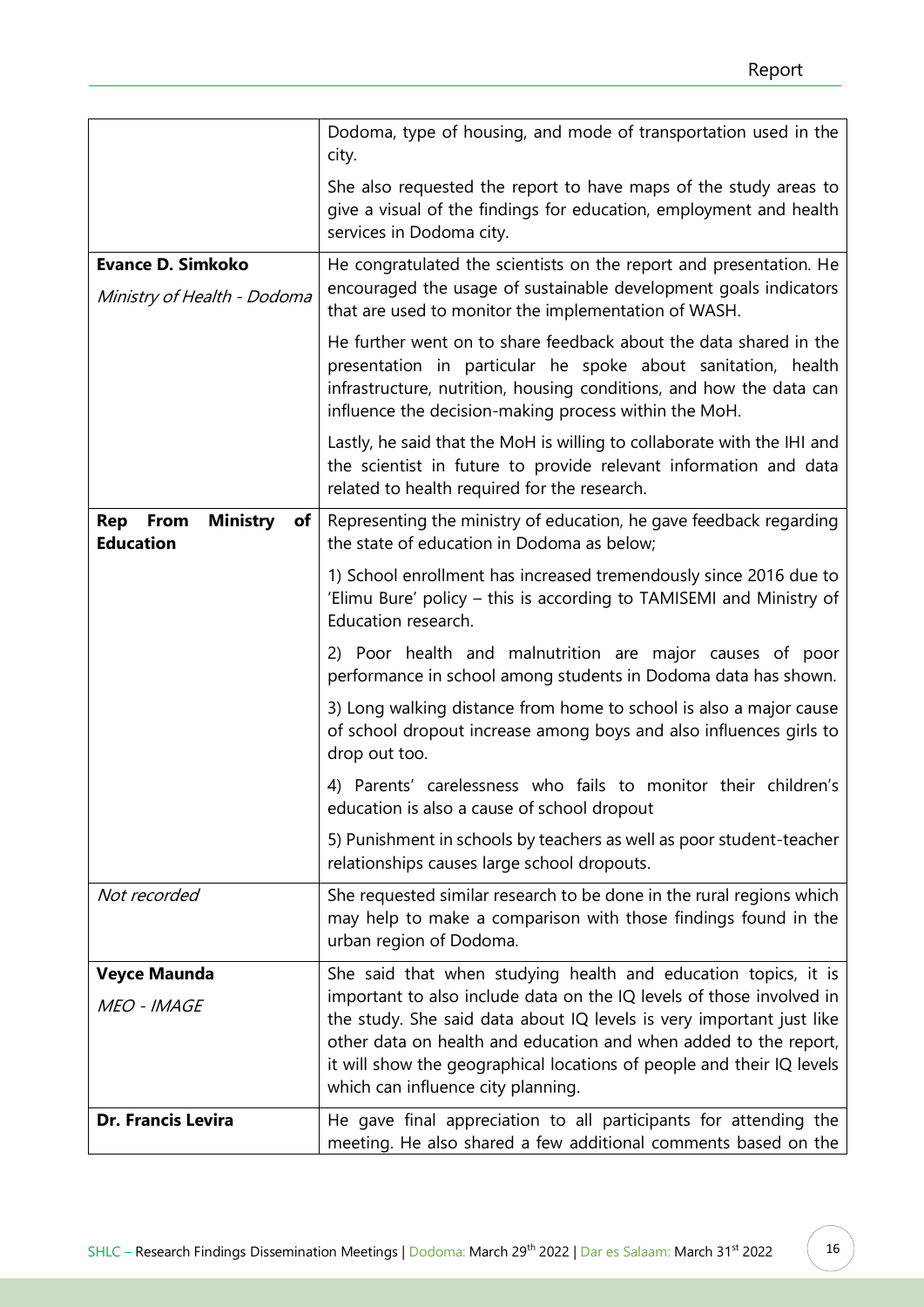| Research scientist at Ifakara<br>& SHLC project leader | feedback received during the discussion. He added that his team<br>working on the SHLC project will evaluate the feedback received<br>from the meeting and update the report and assured all participants<br>will receive a copy of the updated report in the near future. |
|--------------------------------------------------------|----------------------------------------------------------------------------------------------------------------------------------------------------------------------------------------------------------------------------------------------------------------------------|
|                                                        | He also welcomed the participants to IHI in Dar es Salaam to learn<br>more about the institute and its projects.                                                                                                                                                           |
|                                                        | Finally, he welcomed the mayor of Dodoma to close the meeting.                                                                                                                                                                                                             |
| <b>Prof. Davis Mwamfupe</b>                            | He gave a few final remarks about the SHLC project and                                                                                                                                                                                                                     |
| Dodoma city mayor                                      | acknowledged the important role IHI as an institute played in the<br>research, and the efforts put by the scientists to conduct the study<br>which will quide the participants in the implementation of their<br>policies.                                                 |
|                                                        | He gave thanks for being given the honor to attend the meeting and<br>he officially closed the meeting.                                                                                                                                                                    |

# **Dar es Salaam**

| Dr. Irene Moshi                                                   | Officially invited chief guest and participants to the meeting                                                                                                                                                                                                                                                                                                                          |
|-------------------------------------------------------------------|-----------------------------------------------------------------------------------------------------------------------------------------------------------------------------------------------------------------------------------------------------------------------------------------------------------------------------------------------------------------------------------------|
| scientist<br>Research<br>at I<br>Ifakara & SHLC project<br>leader | Began by thanking all participants, including chief guest - Ubungo<br>Member of Parliament and former cabinet minister, Prof. Kitila<br>Mkumbo – for sparing their time to attend the meeting.                                                                                                                                                                                          |
|                                                                   | Acknowledges presence of groups in attendance                                                                                                                                                                                                                                                                                                                                           |
|                                                                   | She particularly acknowledged the presence of ward councilors;<br>Ubungo district chief medical officer; Dar es Salaam city mayor;<br>representatives of the ministries of land, health and education;<br>municipal councils; education officers; representatives of civil society<br>organizations focusing on urban planning, health and education; and<br>street executive officers. |
|                                                                   | Highlights on meeting objectives                                                                                                                                                                                                                                                                                                                                                        |
|                                                                   | She said the meeting objective was sharing research findings of the<br>SHLC project in Tanzania and obtaining feedback from them. She also<br>guided all participants to introduce themselves before presentations<br>on the findings started.                                                                                                                                          |
| Dr. Sally Mtenga                                                  | Introduces herself and welcomes the chief guest                                                                                                                                                                                                                                                                                                                                         |
| Senior Scientist at Ifakara                                       | She welcomed the participants and gave remarks on behalf of IHI Chief<br>Executive Director, Dr. Honorati Masanja who could not attend the<br>meeting.                                                                                                                                                                                                                                  |
|                                                                   | She also encouraged participants to contribute and share constructive<br>feedback on the SHLC project and advice on the different strategies to                                                                                                                                                                                                                                         |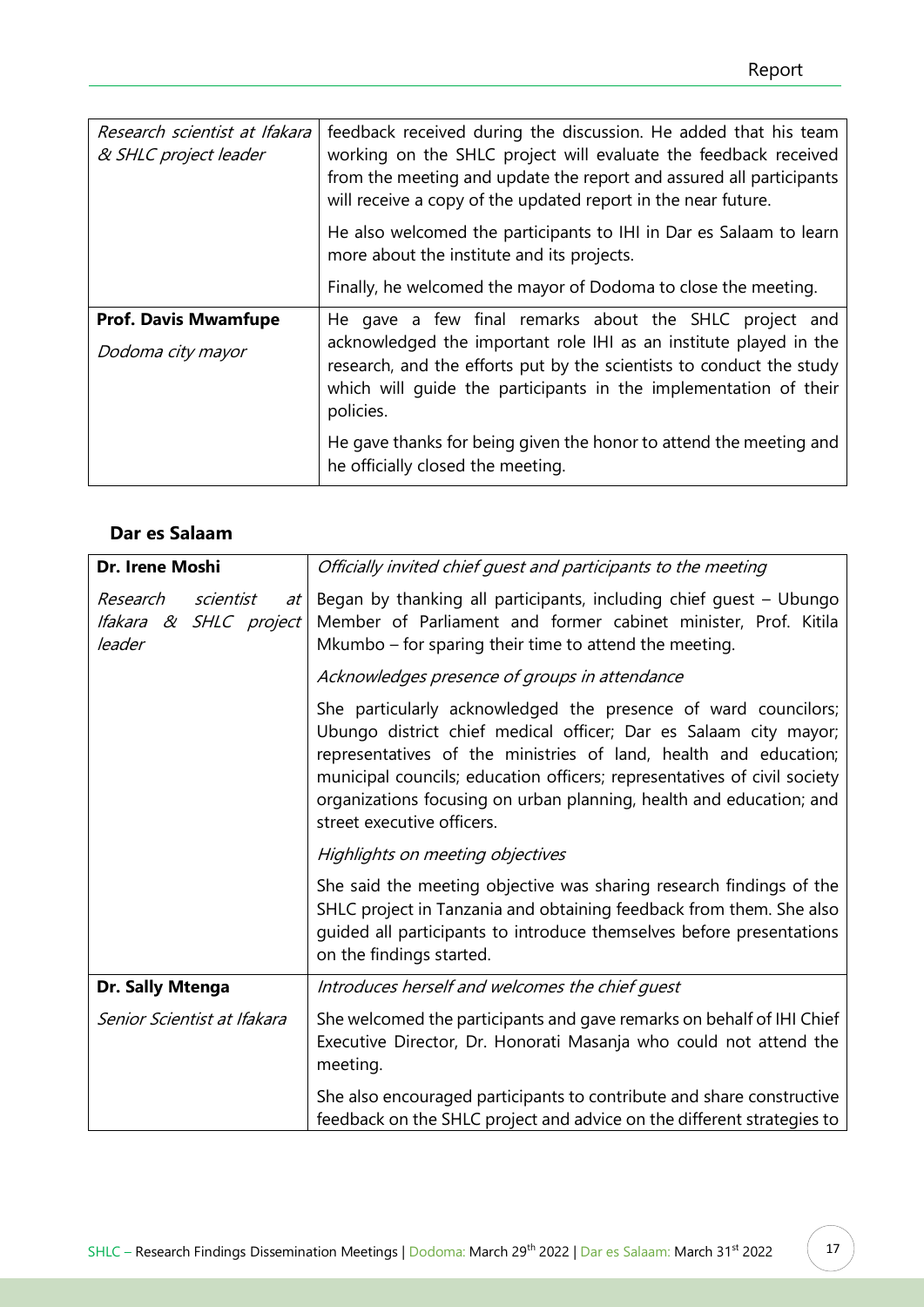|                                                                         | approach when implementing the results from the research to solve<br>challenges facing Dar es Salaam city.                                                                                                                                                                                                                                                                                                                                                                                                                                                                                          |
|-------------------------------------------------------------------------|-----------------------------------------------------------------------------------------------------------------------------------------------------------------------------------------------------------------------------------------------------------------------------------------------------------------------------------------------------------------------------------------------------------------------------------------------------------------------------------------------------------------------------------------------------------------------------------------------------|
| Prof. Kitila Mkumbo                                                     | Giving opening remarks                                                                                                                                                                                                                                                                                                                                                                                                                                                                                                                                                                              |
| Member<br>Ubungo<br>$\sigma f$<br>Parliament                            | He began by thanking everyone for participating and acknowledged<br>those who planned and made the meeting possible. He also expressed<br>his thanks for being given the honour to open and address the<br>meeting                                                                                                                                                                                                                                                                                                                                                                                  |
|                                                                         | He acknowledged IHI's efforts in the research and the institute's work<br>in other projects which he said were very beneficial not just in Tanzania<br>but in the African region.                                                                                                                                                                                                                                                                                                                                                                                                                   |
|                                                                         | He also highlighted some data provided in the report for the SHLC<br>project including water system and waste-water management, gas<br>usage for cooking within homes, internal migration within Dar es<br>Salaam, education system and health within Dar es Salaam region.                                                                                                                                                                                                                                                                                                                         |
|                                                                         | He mentioned how important having such data was to the<br>government saying the information would be influential to the<br>government when making policies and urban planning.                                                                                                                                                                                                                                                                                                                                                                                                                      |
|                                                                         | He also encouraged participants representing various sectors of the<br>government to collaborate with scientists and research institutions<br>and not to rely on speculations, unofficial data and misconceptions to<br>make decisions and policies.                                                                                                                                                                                                                                                                                                                                                |
| <b>Ibrahim Msuya</b>                                                    | Giving a background of the SHLC Project                                                                                                                                                                                                                                                                                                                                                                                                                                                                                                                                                             |
| Research<br>scientist<br>$at \perp$<br>Ifakara & SHLC project<br>leader | He commenced by sharing how the four-year project started which<br>involved 7 countries and 14 cities and aimed to address urban, health<br>and education challenges in neighborhoods across fast-growing cities<br>in Africa and Asia.                                                                                                                                                                                                                                                                                                                                                             |
|                                                                         | To implement the research comparison was made between two cities;<br>1 developing city and 1 developed city - in the case of Tanzania,<br>Dodoma and Dar es Salaam were selected respectively for the research<br>study. Data collection took place between June-September 2021.                                                                                                                                                                                                                                                                                                                    |
|                                                                         | He explained the four stages of the study design approached and<br>applied in the SHLC project which included; 1) Reviewing key national<br>urban, health and education policies, 2) Exploring neighborhoods<br>inside cities and analyzing changes within cities, 3) Investigating the<br>types of neighborhoods through household surveys, focus groups and<br>interviews and 4) Comparing and Contrasting different neighborhoods<br>to help guide in urban planning, development and governance of fast-<br>growing cities (currently doing comparison for Kigali and Dar es<br>Salaam cities). |
|                                                                         | In Dar es Salaam, a total of 15 urban neighborhoods were selected for<br>the study survey involving over 300 households' samples. These                                                                                                                                                                                                                                                                                                                                                                                                                                                             |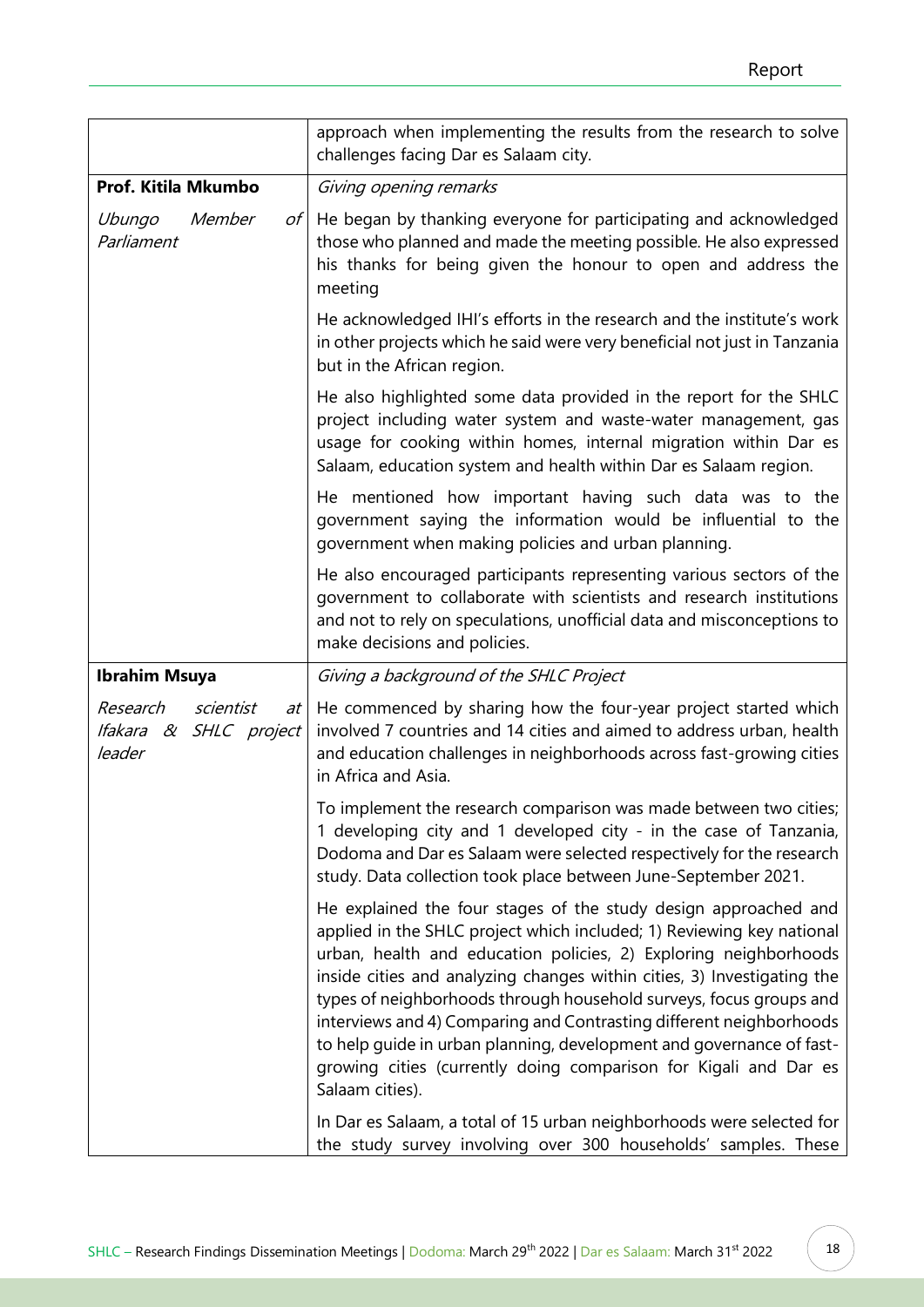|                                                                 | neighborhoods were categorized into 5 level of income from low-<br>income to high-income. The neighborhoods included; Mbezi Beach 'B',<br>Regent Estate, Masaki, Kinyerezi, Kimara Baruti, Goba, Makuti 'A',<br>Ununio, Mwenge, Ulongoni, Mji Mpya, Kisiwani, Barafu, Mwembeni, na<br>Kichangani.                                                                                                                                                                                                                                                                                                                                                  |
|-----------------------------------------------------------------|----------------------------------------------------------------------------------------------------------------------------------------------------------------------------------------------------------------------------------------------------------------------------------------------------------------------------------------------------------------------------------------------------------------------------------------------------------------------------------------------------------------------------------------------------------------------------------------------------------------------------------------------------|
|                                                                 | After finishing, he welcomes his colleague Dr. Francis Levira to proceed<br>with the presentation.                                                                                                                                                                                                                                                                                                                                                                                                                                                                                                                                                 |
| Dr. Francis Levira                                              | Presenting the SHLC project findings                                                                                                                                                                                                                                                                                                                                                                                                                                                                                                                                                                                                               |
| scientist<br>Research<br>at<br>Ifakara & SHLC project<br>leader | He began by sharing data on the sample size used in the study which<br>captured individual, household, and<br>neighborhood's<br>social,<br>demographic, economic, education, health and other important<br>characteristic needed to understand urban dynamics.                                                                                                                                                                                                                                                                                                                                                                                     |
|                                                                 | A total of 1533 residents/households participated in the research<br>program with selected households having a total of 7,098,<br>representing a household size of 5 members.                                                                                                                                                                                                                                                                                                                                                                                                                                                                      |
|                                                                 | He mentioned that they used data from the 2012 Tanzania census<br>report to identify the 118 neighborhoods to use in the study survey<br>and ranged them into 5 categories; low-income, mixed low-income,<br>medium, mixed medium high-income and, high-income. From these<br>neighborhood categories, they selected 3 respondents from each.                                                                                                                                                                                                                                                                                                      |
|                                                                 | Overall, key research findings were grouped into the following; 1)<br>Housing and Living conditions 2) Migration and Urbanization 3)<br>Education including primary and secondary enrollment, travelling time<br>to school and learning outcomes and progression 4) Health including<br>physical exercise, mental wellbeing, health insurance, fertility and non-<br>communicable diseases 5) Economic activities and employment<br>including labor status (in and out of labor), activity status among out<br>labor individuals by age, unemployment rate (by sex, age, education<br>level, type of neighborhood, illness and, migration status). |
|                                                                 | He also mentioned that a 'Policy Brief' report $-$ simplified in both<br>Swahili and English will be written in the future to be distributed<br>among key representatives involved in national urban, health and<br>education policymaking in Dodoma.                                                                                                                                                                                                                                                                                                                                                                                              |
|                                                                 | After concluding the presentation of the research findings, he thanked<br>all participants for listening and welcomed them to share feedback<br>and further discussions about the findings from the SHLC project.                                                                                                                                                                                                                                                                                                                                                                                                                                  |
| Dr. Irene Moshi<br>Research<br>scientist<br>$a$ t               | After the presentation of the results by Dr. Levira, she welcomes guests<br>for refreshments.                                                                                                                                                                                                                                                                                                                                                                                                                                                                                                                                                      |
| Ifakara & SHLC project<br>leader                                | After the refreshments, she welcomes the participants to participate in<br>the discussion and to share their feedback, analysis or additional<br>comments.                                                                                                                                                                                                                                                                                                                                                                                                                                                                                         |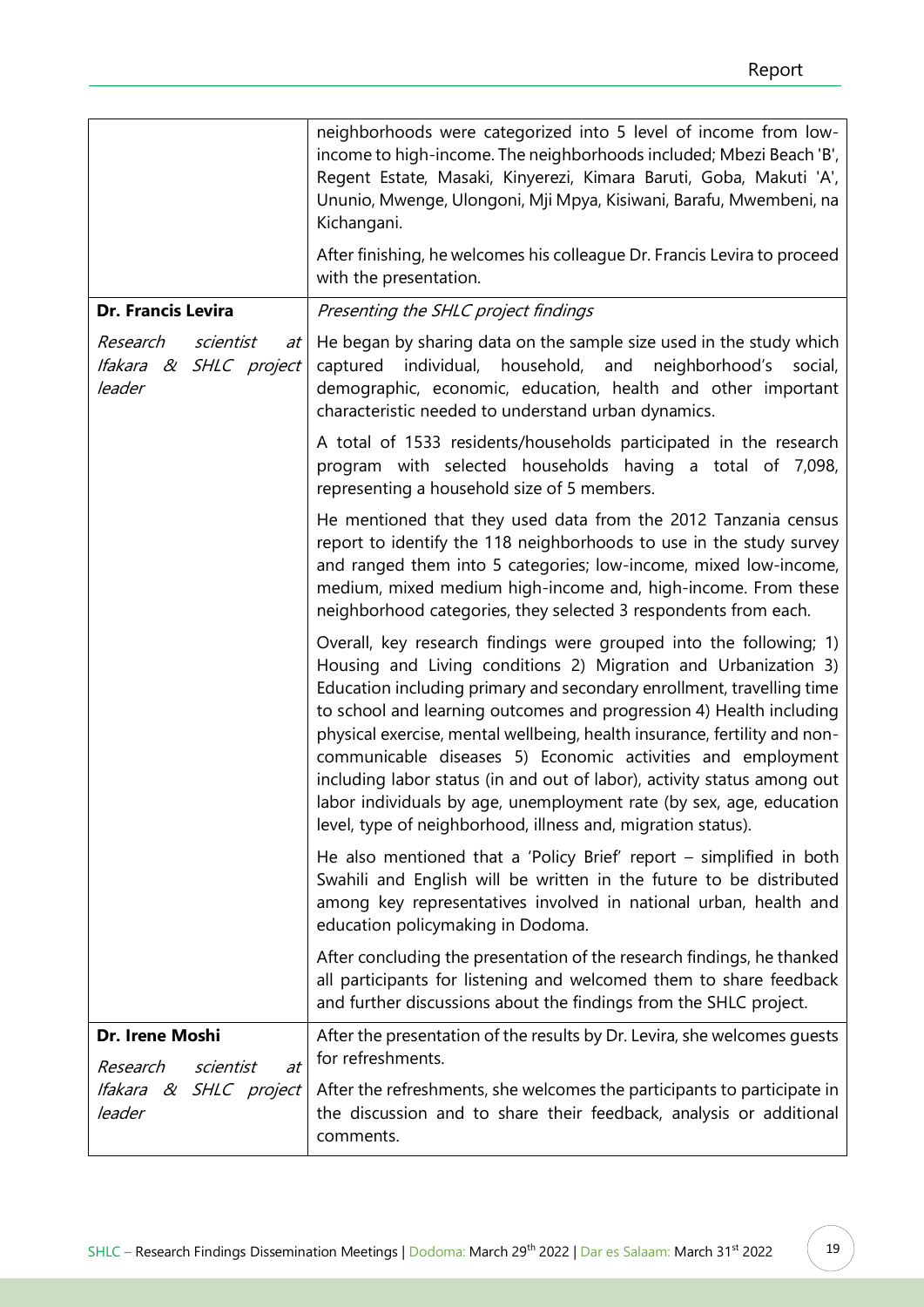| Nuru Dunda Mbezi<br>Ubungo Municipality MP<br>for special seats | She spoke about the challenge of land ownership which is caused by<br>the illegal buying and selling of land among people without following<br>the legal procedures set by authorities. The issue is very common in<br>Dar es Salaam with a lot of pending cases in various areas.<br>She shared comments about the health sector and recommended<br>further research to investigate the challenges facing hospitals such as<br>poor health services by healthcare providers and the low number of<br>healthcare workers in hospitals compared to the number of patients.<br>In the education sector, she recommended the research to highlight<br>the need to increase the number of teachers in schools in Dar es<br>Salaam. |
|-----------------------------------------------------------------|--------------------------------------------------------------------------------------------------------------------------------------------------------------------------------------------------------------------------------------------------------------------------------------------------------------------------------------------------------------------------------------------------------------------------------------------------------------------------------------------------------------------------------------------------------------------------------------------------------------------------------------------------------------------------------------------------------------------------------|
| <b>Edwin Benedictor</b><br>Education<br>Tanzania                | He requested the scientist to include the validation of the<br>recommendation section in the final report of the SHLC project.                                                                                                                                                                                                                                                                                                                                                                                                                                                                                                                                                                                                 |
| Network/Mtandao<br>wa<br>Elimu Tanzania (TEN/MET)               | He also thanked the scientists for the work they did in compiling the<br>report.                                                                                                                                                                                                                                                                                                                                                                                                                                                                                                                                                                                                                                               |
| <b>Mhe. Abdallah Mtinika</b>                                    | Giving his remarks before leaving                                                                                                                                                                                                                                                                                                                                                                                                                                                                                                                                                                                                                                                                                              |
| Temeke<br>Mayor<br>οf<br>Municipality                           | He began by congratulating IHI for the research work done in the<br>SHLC project in particular for looking at the SDGs which are<br>fundamental to world development.                                                                                                                                                                                                                                                                                                                                                                                                                                                                                                                                                          |
|                                                                 | He encouraged the scientist to keep conducting such research which<br>is very influential to the government as they can refer to the findings<br>to make decisions that solve challenges facing the nation.                                                                                                                                                                                                                                                                                                                                                                                                                                                                                                                    |
|                                                                 | He also shared a few comments and observations on the data<br>presented from the SHCL project including affordable housing plans,<br>urban planning, waste management systems, education system,<br>internal migration and mental health.                                                                                                                                                                                                                                                                                                                                                                                                                                                                                      |
|                                                                 | He also recommended that for the country to have a coordinated way<br>of thinking and acting about various issues in society has to begin at<br>the local offices level (decentralization) within neighborhoods and<br>should include everyone not just a few decision-makers with authority<br>within the government.                                                                                                                                                                                                                                                                                                                                                                                                         |
|                                                                 | He finally thanked the participants for attending the meeting and IHI<br>for extending the invitation.                                                                                                                                                                                                                                                                                                                                                                                                                                                                                                                                                                                                                         |
| Habiba Mtongori<br>Meteorological<br>Tanzania<br>Agency (TMA)   | She spoke about the effects of climate change and how changes in<br>weather can impact other factors such as living conditions of people,<br>health and farming practices and the type of food consumption.                                                                                                                                                                                                                                                                                                                                                                                                                                                                                                                    |
|                                                                 | She proposed including another section in the report which will<br>analyze multiple factors and how they relate to each other i.e., physical<br>exercise in women vs the occupation of the women.                                                                                                                                                                                                                                                                                                                                                                                                                                                                                                                              |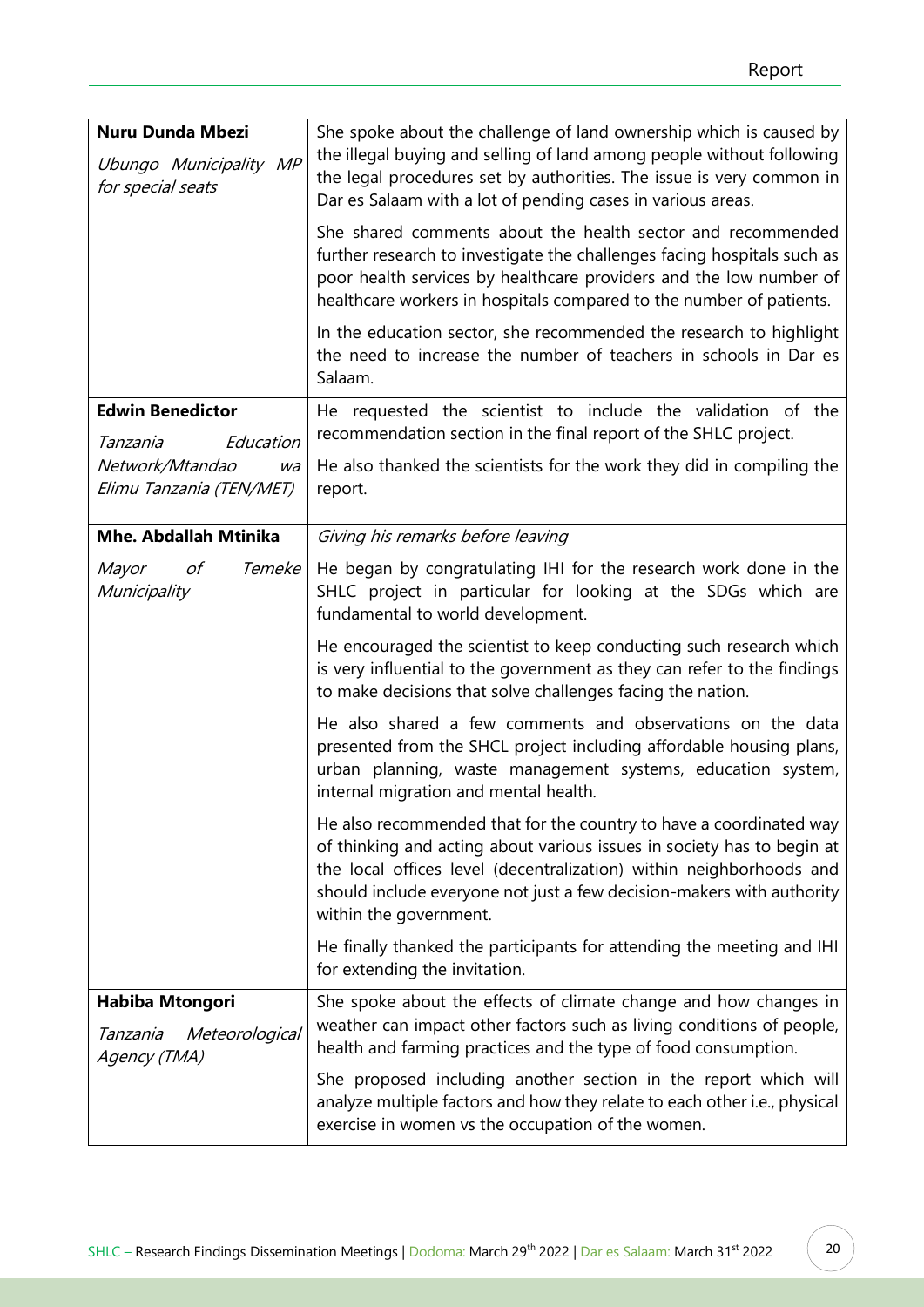|                                                                          | She also requested the scientists to provide more information on the<br>data provided in the tables and figures shown in the report.                                                                                                                                                                                                                                    |
|--------------------------------------------------------------------------|-------------------------------------------------------------------------------------------------------------------------------------------------------------------------------------------------------------------------------------------------------------------------------------------------------------------------------------------------------------------------|
| <b>Dr. Samwel Laizer</b><br>Kinondoni Municipality                       | He shared his observation on mental health and physical exercise. He<br>said the government should put more emphasis on preventive<br>measures rather than curative measures which could help reduce<br>mental health issues in people and also encourage physical exercise in<br>schools and set aside areas within neighborhoods where people can<br>go and exercise. |
| <b>Balama Kaiza</b><br>Street Executive Officer of<br>Mbweni             | He wanted clarification on family planning among couples and why<br>the issue is only stressed in women.                                                                                                                                                                                                                                                                |
| Siporah Tenga<br><b>Education Officer - DCC</b>                          | She gave comments on why students transfer from one school to<br>another frequency which is normally influenced by the performance of<br>the students as well the school's overall performance.                                                                                                                                                                         |
|                                                                          | She also spoke about the '2016 open document, No.3' which states<br>what is expected from the government, teachers, parents and<br>students. She also explained about meals in schools that are provided<br>to students and helps reduce students' commutes to their homes<br>during lunch breaks and school dropout due to hunger.                                     |
| <b>Eliam Manumbu</b><br><b>Councilor of Manzese</b>                      | He spoke about factors influencing internal migration within Manzese<br>ward which include certain area developments within neighborhood<br>and the costs of living.                                                                                                                                                                                                    |
| <b>Lucas Rutainurwa</b><br>οf<br>Councilor<br>Gongolamboto               | He spoke about issues in the waste management system affecting Dar<br>es Salaam region and requested further research to be done to<br>address this issue and find better implementations and strategies to<br>approach the issue.                                                                                                                                      |
| Dr Ritha Kambanga<br>CMOH - DCC                                          | She spoke about abortion and family planning policies which have<br>been set up to help reduce pregnancy among young adults by the<br>government hoping to reduce school dropouts as a result of early<br>pregnancy.                                                                                                                                                    |
| <b>Getrude Mallya</b><br><b>National</b><br>Housing<br>Corporation (NHC) | She said as a representative of NHC they are ready to collaborate and<br>work together with IHI in the future in areas of town planning,<br>residential planning and renting in general.                                                                                                                                                                                |
| <b>Nuru Dunda Mbezi</b>                                                  | Giving closing remarks                                                                                                                                                                                                                                                                                                                                                  |
| Ubungo Municipality MP<br>for special seats                              | She thanked IHI for extending the invitation and for sharing the results<br>of the SHLC project. She urged the local officers to work to implement<br>what was presented and discussed in the meeting and also educated<br>people on the issues addressed during the meeting.                                                                                           |
|                                                                          | She thanked all participants for attending and contributing in the<br>meeting and officially closed the meeting.                                                                                                                                                                                                                                                        |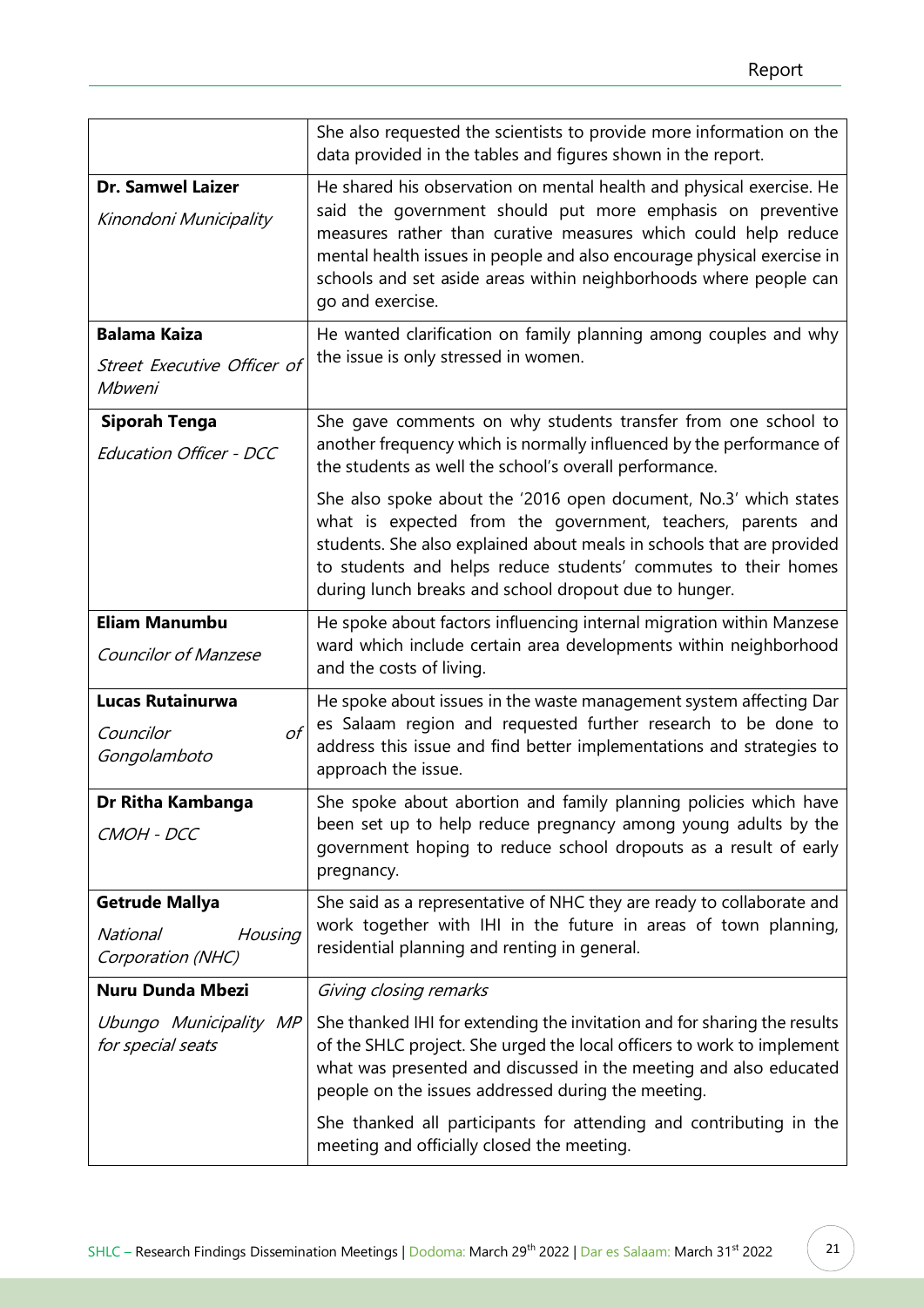<span id="page-23-0"></span>**Annex 3: Speeches**

# **HOTUBA YA MGENI RASMI MEYA WA JIJI LA DODOMA KWENYE UFUNGUZI WA MKUTANO WA KUTATHMINI HALI YA MAENDELEO ENDELEVU KATIKA SEKTA YA ELIMU, AFYA, JIJI NA MITAA YA DODOMA - MACHI 29, 2022**

Waheshimiwa Madiwani mliohudhuria hapa, Wawakilishi kutoka Wizara mbali mbali, Mganga Mkuu wa Mkoa wa Dodoma, Mganga Mkuu wa Wilaya ya Dodoma, Maafisa Elimu wote mliohudhuria hapa, Wadau wa sekta binafsi kwenye sekta ya elimu, afya, na mipango miji, Watendaji wote wa mitaa mliopo hapa, Wageni waalikwa, Mabibi na mabwana.

#### Nawasilimu kwa jina la Jamuhuri ya Muungano wa Tanzania!

Awali ya yote, napenda kutoa shukurani za dhati kwa waandaaji wa mkutano huu kwa kunipa heshima ya kuja na kuongea na wadau mbali mbali na pia kufungua rasmi mkutano huu muhimu. Lengo la mkutano huu ni kupokea matokeo ya Mradi wa Tathmini ya Hali ya Maendeleo Endelevu kwenye Sekta ya Elimu, Afya, Jiji na Mitaa hapa Dodoma.

Mradi wa Miji Endelevu umejikita kwenye malengo endelevu katika sekta ya afya (SDG3), elimu (SDG4), na jamii endelevu (SDG11). Ni sehemu ya mpango mkubwa unaohusisha majiji yanayokua kwa kasi Barani Afrika na Asia. Tafiti zinazofanywa na ukuzaji wa uwezo kwa majiji husika zina madhumuni ya kufikia Malengo ya Maendeleo Endelevu ya Umoja wa Mataifa ambayo ni pamoja na kuwezesha kuwa na miji yenye maendeleo endelevu; kuwa na afya, jamii endelevu na elimu bora kwenye mitaa ya majiji.

#### Wageni waalikwa, Mabibi na mabwana.

Napenda kuchukua fursa hii kutoa shukurani dhati kwa Taasisi ya Afya Ifakara na wasimamizi wa mradi huu kwa kulipa jiji letu la Dodoma sambamba na jiji kongwe la Dar es Salaam fursa ya kushiriki kwenye tathmini hii nchini Tanzania. Kwa upande wa jiji la Dodoma mitaa 15 imefikiwa. Mitaa iliyochaguliwa kuwakilisha maeneo mengine kwenye tathmini hii ni pamoja na Chadulu 'B', Chang'ombe Juu, Chilewa, Hombolo Bwawani, Ilazo, Image 1 na Ipagala. Mitaa mingine ni Kikuyu, Kilimani, Maili Mbili, Mlimwa, Mlimwa West, Ndachi, Nzuguni, na Surungai.

Nimedokezwa na watafiti wanaosimamia mradi huu kuwa, pamoja na mambo mengine, tathmini hii imeangalia ni kwa kiasi gani jiji hili na mitaa yake ni endelevu, afya za watu wake zikoje, na ubora wa elimu inayotolewa ukoje. Pia, tathmini hii imeangalia changamoto mbali mbali zinazotokana na ukuaji wa jiji na mitaa yake na kuona namna bora za kukabiliana na changamoto hizo.

Wageni waalikwa, Mabibi na mabwana.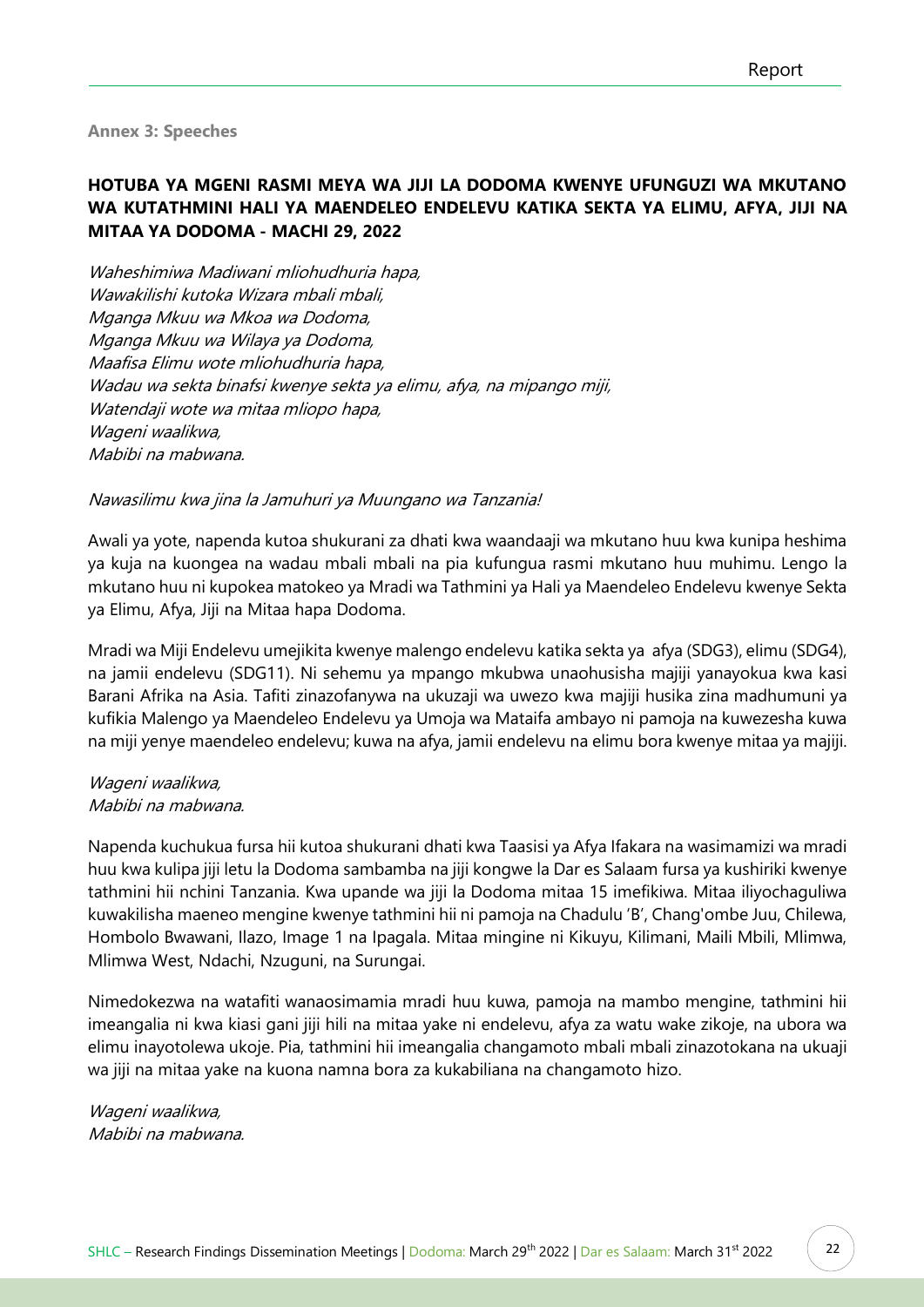Ni matumaini yangu kuwa mkutano huu ni fursa adhimu ya kusikia matokeo ya tathmini hiyo kwa jiji letu la Dodoma na mitaa yake. Matokeo ya tathmini yataweka msingi wa mjadala huru, ambao mwisho wake ni maazimio yatakayoweka msingi bora na kutoa mwongozo utakaofanya jiji letu la Dodoma na mitaa yake kuyaishi malengo ya maendeleo endelevu na kuhakikisha kuwa changamoto za ukuaji wa jili hili zikiwemo matumizi ya ardhi na upatikanaji wa huduma za kijamii zinawekewa mikakati bora ya kuzikabili kwa wakati na kwa ufanisi.

Kadhalika, nachukua fursa hii kuwashukuru wadau wa jiji la Dodoma ambao ni pamoja na watendaji wa mitaa na kata, madiwani na wenyeviti wa mitaa kwa ushirikiano mkubwa walioutoa wakati wa utekelezaji wa mradi katika maeneo yao ya utawala.

Vile vile, natoa shukurani za dhati kwa wadau mbali mbali wa maendeleo wa ndani na nje ya nchi walioshirikiana kufanikisha utekelezaji wa mradi huu, ikiwa ni pamoja na Taasisi ya Afya Ifakara - Tanzania; Serikali ya Tanzania kupitia Wizara zake mbali mbali zilizofanikisha mradi huu; Chuo Kikuu cha Glasgow - Uingereza; Taasisi ya Utafiti na Ubunifu - Uingereza; na Taasisi ya GCRF.

## Wageni waalikwa, Mabibi na mabwana.

Bila kupoteza muda, naomba mniruhusu kumalizia hotuba hii kwa kutangaza kuwa Mkutano wa Kupokea Matokeo ya Tathmini ya Maendeleo Endelevu kwenye Sekta ya Elimu, Afya, Jiji na Mitaa ya Dodoma umefunguliwa rasmi.

Nawatakia uwasilishaji na majadiliano yenye tija na mafanikio.

Asanteni kwa kunisikiliza!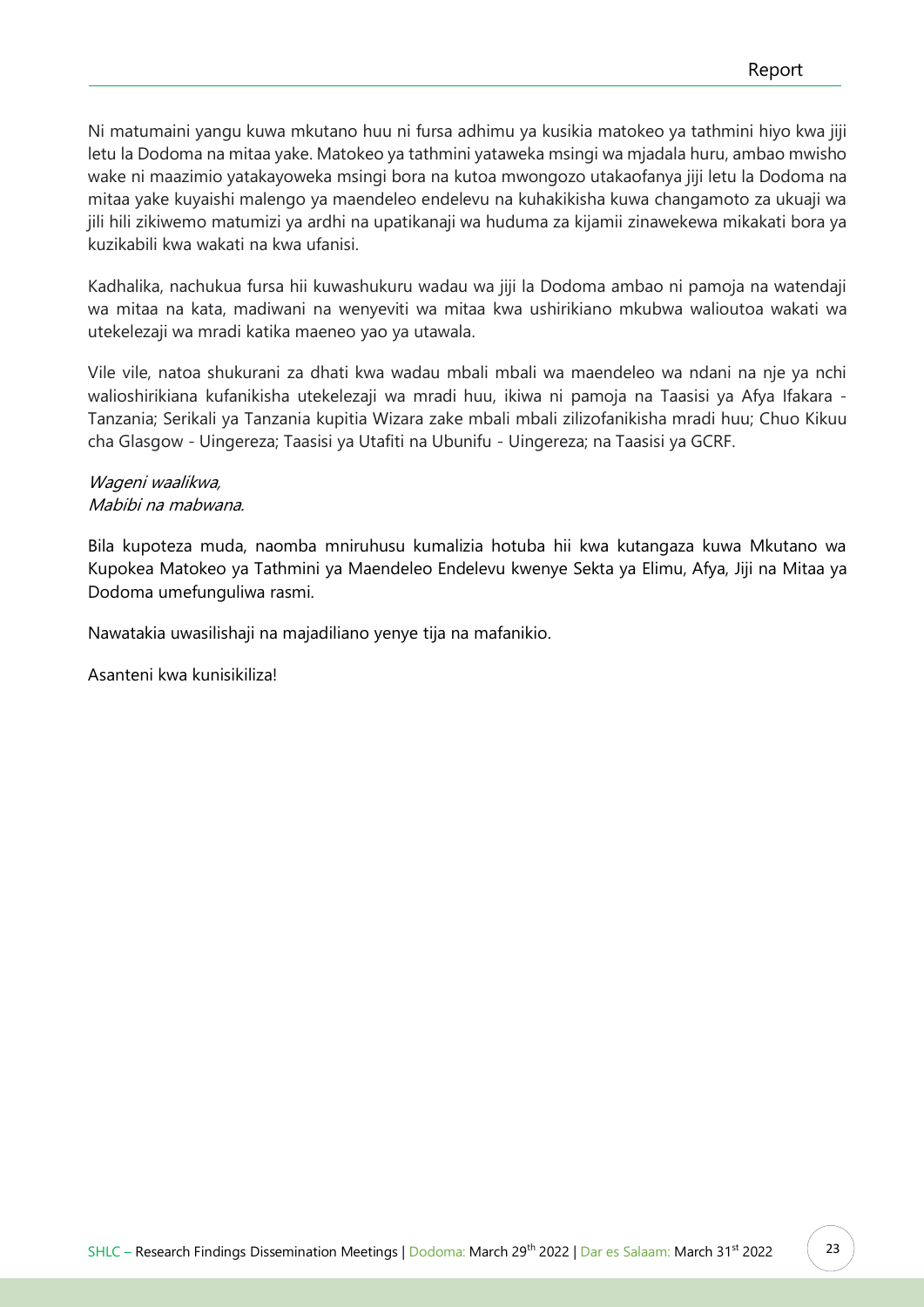# **HOTUBA YA MGENI RASMI MBUNGE WA UBUNGO KWENYE UFUNGUZI WA MKUTANO WA KUTATHMINI HALI YA MAENDELEO ENDELEVU KATIKA SEKTA YA ELIMU, AFYA, NA UKUAJI WA JIJI NA VITONGOJI KWA JIJI LA DAR ES SALAAM - MACHI 31, 2022**

Waheshimiwa Madiwani mliohudhuria hapa, Wawakilishi kutoka Wizara mbali mbali, Mganga Mkuu wa Mkoa wa Dar es Salaam, Mganga Mkuu wa Wilaya ya Dar es Salaam, Maafisa Elimu wote mliohudhuria hapa, Wadau wa sekta binafsi kwenye sekta ya elimu, afya, na mipango miji, Watendaji wote wa mitaa mliopo hapa, Wageni waalikwa, Mabibi na mabwana.

#### Nawasilimu kwa jina la Jamuhuri ya Muungano wa Tanzania!

Awali ya yote, napenda kutoa shukurani za dhati kwa waandaaji wa mkutano huu kwa kunipa heshima ya kuja na kuongea na wadau mbali mbali na pia kufungua rasmi mkutano huu muhimu. Lengo la mkutano huu ni kupokea matokeo ya Mradi wa Tathmini ya Hali ya Maendeleo Endelevu kwenye Sekta ya Elimu, Afya, na Ukuaji wa Jiji na Vitongoji vya Dar es Salaam.

Mradi wa Miji Endelevu umejikita kwenye malengo endelevu katika sekta ya afya (SDG3), elimu (SDG4), na jamii endelevu (SDG11). Ni sehemu ya mpango mkubwa unaohusisha majiji yanayokua kwa kasi Barani Afrika na Asia. Tafiti zinazofanywa na ukuzaji wa uwezo kwa majiji husika zina madhumuni ya kufikia Malengo ya Maendeleo Endelevu ya Umoja wa Mataifa ambayo ni pamoja na kuwezesha kuwa na miji yenye maendeleo endelevu; kuwa na afya, jamii endelevu na elimu bora kwenye mitaa ya majiji.

#### Wageni waalikwa, Mabibi na mabwana.

Napenda kuchukua fursa hii kutoa shukurani dhati kwa Taasisi ya Afya Ifakara na wasimamizi wa mradi huu kwa kulipa jiji letu la Dar es Salaam – sambamba na jiji la Dodoma yalipo makao makuu ya nchi yetu – fursa ya kushiriki kwenye tathmini hii nchini Tanzania. Kwa upande wa jiji la Dar es Salaam mitaa 15 imefikiwa. Mitaa iliyochaguliwa kuwakilisha maeneo mengine kwenye tathmini hii ni pamoja na Mbezi Beach 'B', Regent Estate, Masaki, Kinyerezi, Kimara Baruti, na Goba. , Makuti 'A', Ununio, Mwenge, Ulongoni, Mji Mpya, Kisiwani, Barafu, Mwembeni, na Kichangani.

Nimedokezwa na watafiti wanaosimamia mradi huu kuwa, pamoja na mambo mengine, tathmini hii imeangalia ni kwa kiasi gani jiji hili na vitongoji vyake ni endelevu, afya za watu wake zikoje, na ubora wa elimu inayotolewa ukoje. Pia, tathmini hii imeangalia changamoto mbali mbali zinazotokana na ukuaji wa jiji na mitaa yake na kuona namna bora za kukabiliana na changamoto hizo.

Wageni waalikwa, Mabibi na mabwana.

24